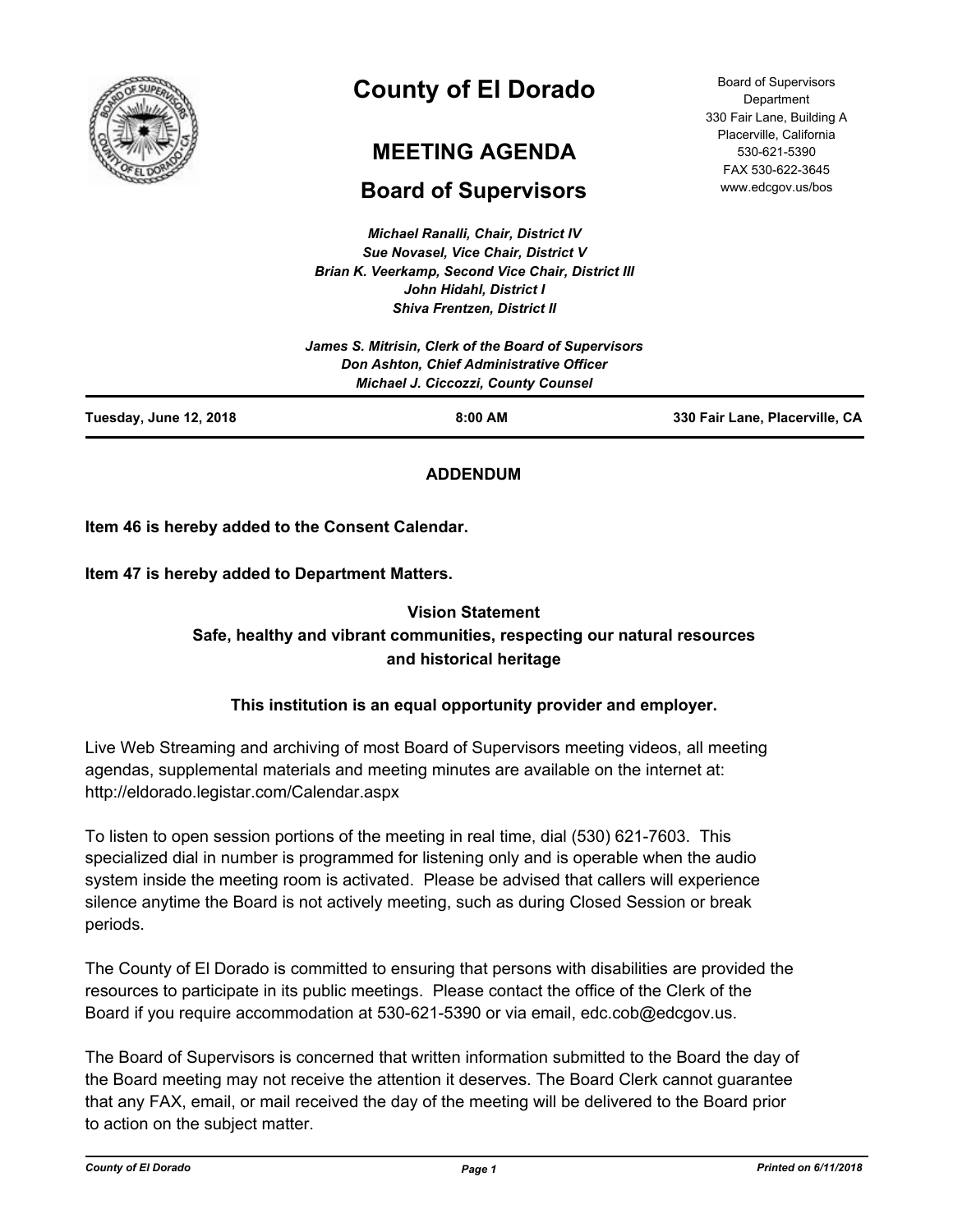The Board meets simultaneously as the Board of Supervisors and the Board of Directors of the Air Quality Management District, In-Home Supportive Services, Public Housing Authority, Redevelopment Agency and other Special Districts.

For Purposes of the Brown Act § 54954.2 (a), the numbered items on this Agenda give a brief description of each item of business to be transacted or discussed. Recommendations of the staff, as shown, do not prevent the Board from taking other action.

Materials related to an item on this Agenda submitted to the Board of Supervisors after distribution of the agenda packet are available for inspection during normal business hours in the public viewing packet located in Building A, 330 Fair Lane, Placerville or in the Board Clerk's Office located at the same address. Such documents are also available on the Board of Supervisors' Meeting Agenda webpage subject to staff's ability to post the documents before the meeting.

## **PROTOCOLS FOR PUBLIC COMMENT**

Public comment will be received at designated periods as called by the Board Chair.

Public comment on items scheduled for Closed Session will be received before the Board recesses to Closed Session.

Except with the consent of the Board, individuals shall be allowed to speak to an item only once.

On December 5, 2017 the Board adopted the following protocol relative to public comment periods:

Time for public input will be provided at every Board of Supervisors meeting. Individuals will have three minutes to address the Board. Individuals authorized by organizations will have three minutes to present organizational positions and perspectives and may request additional time, up to five minutes. At the discretion of the Board, time to speak by any individual may be extended.

A total of 20 minutes will be allocated for public comment during Open Forum and for each agenda item to be discussed. Public comment on certain agenda items designated and approved by the Board may be treated differently with specific time limits per speaker or a limit on the total amount of time designated for public comment. It is the intent of the Board that quasi-judicial matters have additional flexibility depending upon the nature of the issue.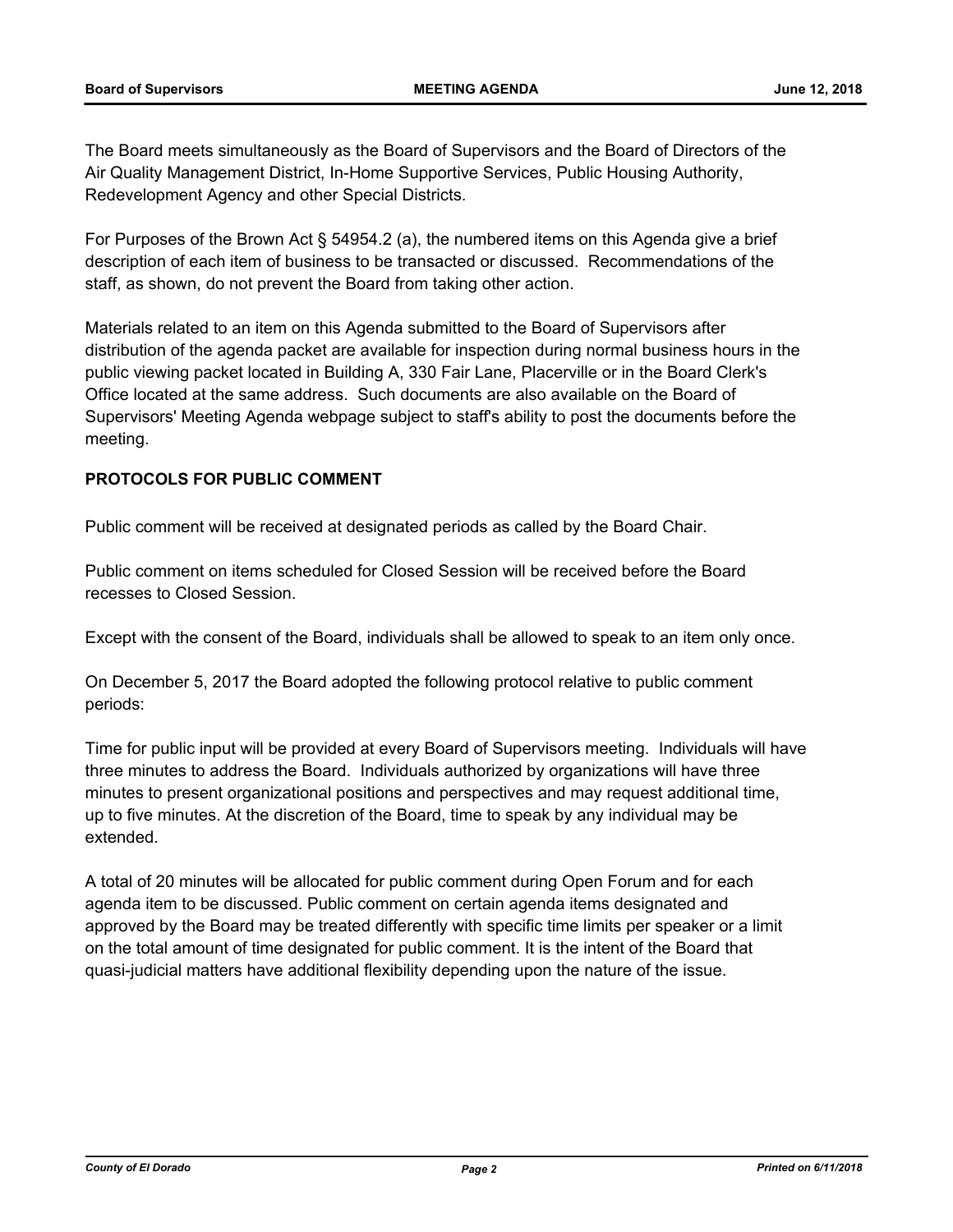Individual Board members may ask clarifying questions but will not engage in substantive dialogue with persons providing input to the Board.

If a person providing input to the Board creates a disruption by refusing to follow Board guidelines, the Chair of the Board may take the following actions.

Step 1. Request the person adhere to Board guidelines. If the person refuses, the Chair may ask the Clerk to turn off the speaker's microphone.

Step 2. If the disruption continues, the Chair may order a recess of the Board meeting.

Step 3. If the disruption continues, the Chair may order the removal of the person from the Board meeting.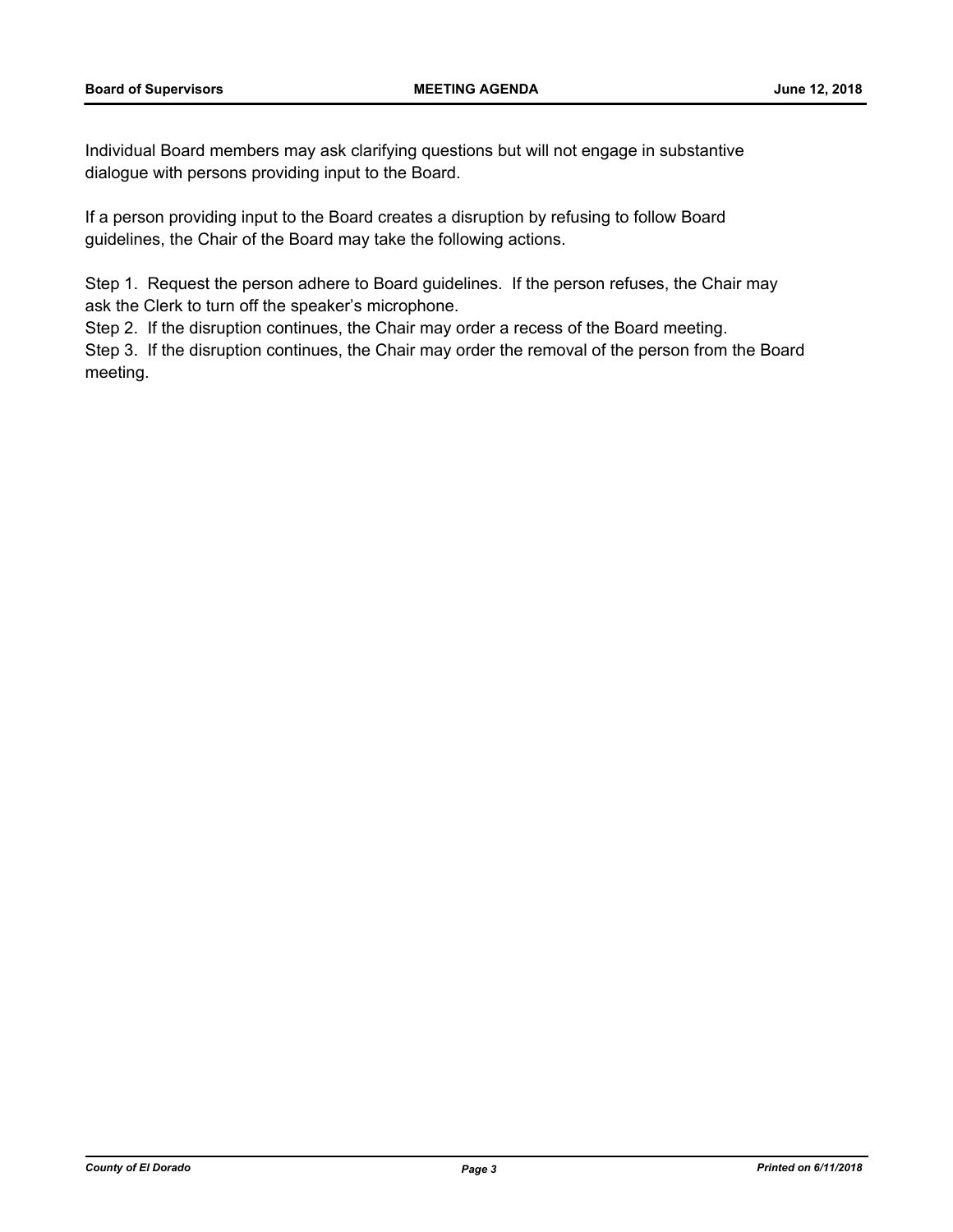## **8:00 A.M. - CALL TO ORDER AND RECESS TO CLOSED SESSION**

### **8:30 A.M. - RECONVENE TO OPEN SESSION AND CLOSED SESSION REPORTS**

#### **INVOCATION AND PLEDGE OF ALLEGIANCE TO THE FLAG**

#### **ADOPTION OF THE AGENDA AND APPROVAL OF CONSENT CALENDAR**

The Board may make any necessary additions, deletions or corrections to the agenda including moving items to or from the Consent Calendar and adopt the agenda and the Consent Calendar with one single vote. A Board member may request an item be removed from the Consent Calendar for discussion and separate Board action. At the appropriate time as called by the Board Chair, members of the public may make a comment on matters on the Consent Calendar prior to Board action.

### **OPEN FORUM**

Open Forum is an opportunity for members of the public to address the Board of Supervisors on subject matter that is not on their meeting agenda and within their jurisdiction. Public comments during Open Forum are limited to three minutes per person. Individuals authorized by organizations will have three minutes to present organizational positions and perspectives and may request additional time, up to five minutes. The total amount of time reserved for Open Forum is 20 Minutes.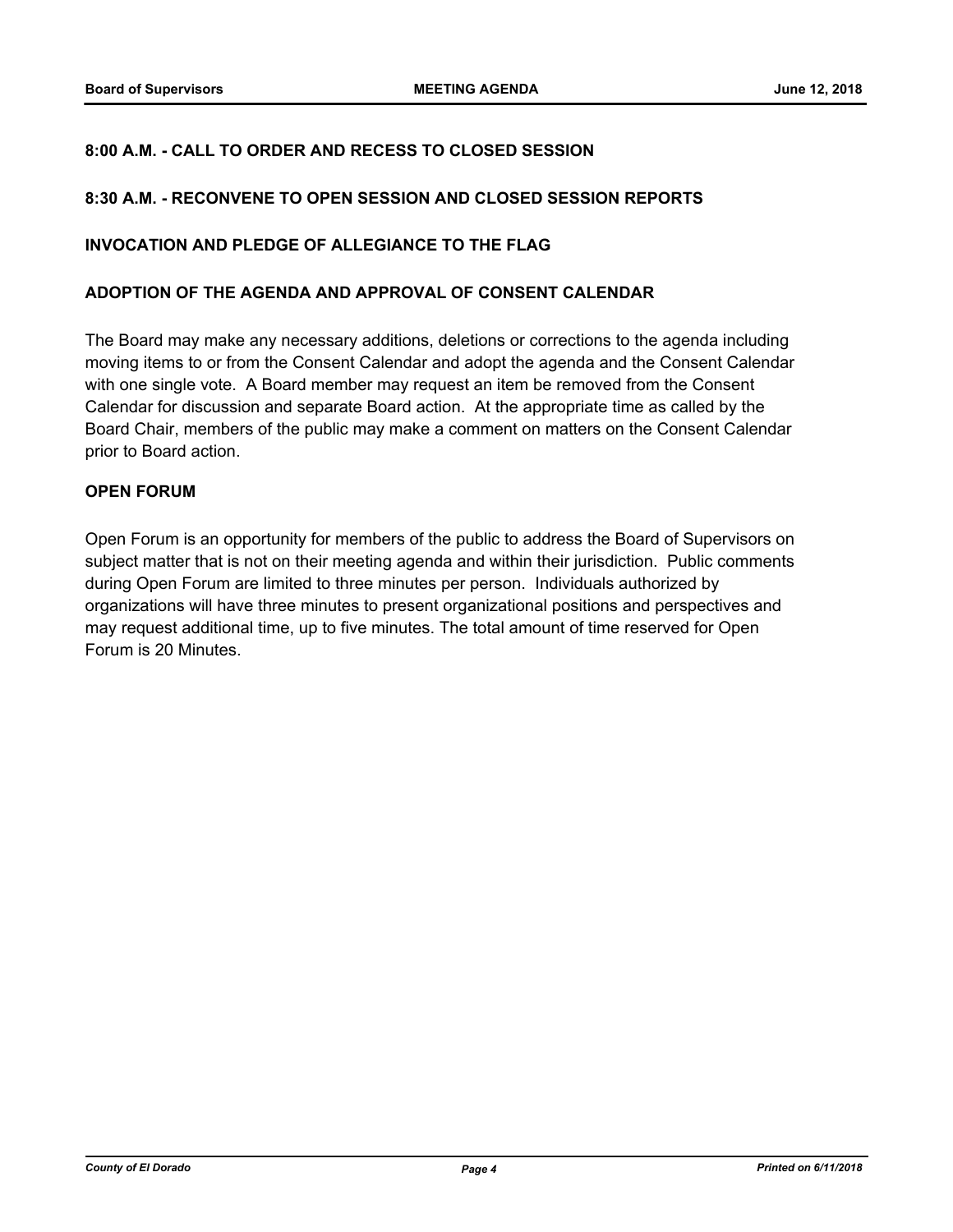#### **CONSENT CALENDAR**

**1.** [18-0934](http://eldorado.legistar.com/gateway.aspx?m=l&id=/matter.aspx?key=24282) Clerk of the Board recommending the Board approve the Minutes from the regular meeting of the Board of Supervisors of June 5, 2018.

#### **GENERAL GOVERNMENT - CONSENT ITEMS**

**2.** [18-0770](http://eldorado.legistar.com/gateway.aspx?m=l&id=/matter.aspx?key=24117) Chief Administrative Office recommending the Board adopt policy B-17 - Debt Management Policy to establish written guidelines governing the issuance of debt or other financial obligations pursuant to the requirements of SB 1029, codified as part of Government Code Section 8855.

#### **FUNDING:** N/A

**3.** [18-0944](http://eldorado.legistar.com/gateway.aspx?m=l&id=/matter.aspx?key=24292) Chief Administrative Office recommending the Board adopt and authorize the Chair to sign Resolution **124-2018** accepting no change to the property tax increments for the annexation of fourteen parcels (APNs 046-110-03, 046-110-04, 046-110-05, 046-110-10, 046-110-14, 046-610-02, 046-610-04, 046-610-05, 046-610-07, 046-610-08, 046-610-15, 046-610-18, 046-610-19, and 046-610-22) into the River Pines Public Utility District service area, Amador Local Agency Formation Commission Project 292.

#### **FUNDING:** N/A

**4.** [18-0750](http://eldorado.legistar.com/gateway.aspx?m=l&id=/matter.aspx?key=24097) Chief Administrative Office, Facilities Division, recommending the Board authorize the Purchasing Agent to sign Amendment I to Agreement for Services 159-S1810 with Vanir Construction Management to increase compensation by \$50,000 for an amended not to exceed of \$145,000 for continued support services related to construction and real property management.

**FUNDING:** Accumulative Capital Outlay.

**5.** [18-0862](http://eldorado.legistar.com/gateway.aspx?m=l&id=/matter.aspx?key=24209) Chief Administrative Office, Procurement and Contracts Division on behalf of the Community Development Services Administration and Finance Division, recommending the Board approve the following: 1) Award Request for Proposal 18-405-029 for the purchase of aviation fuel and related services to the low qualified proposer, EPIC Aviation, LLC of Salem, Oregon; and 2) Authorize the Chairman to execute an agreement for services in the amount of three million five hundred thousand dollars (\$3,500,000) for a

**FUNDING:** Airport Enterprise Fund.

five (5)-year period.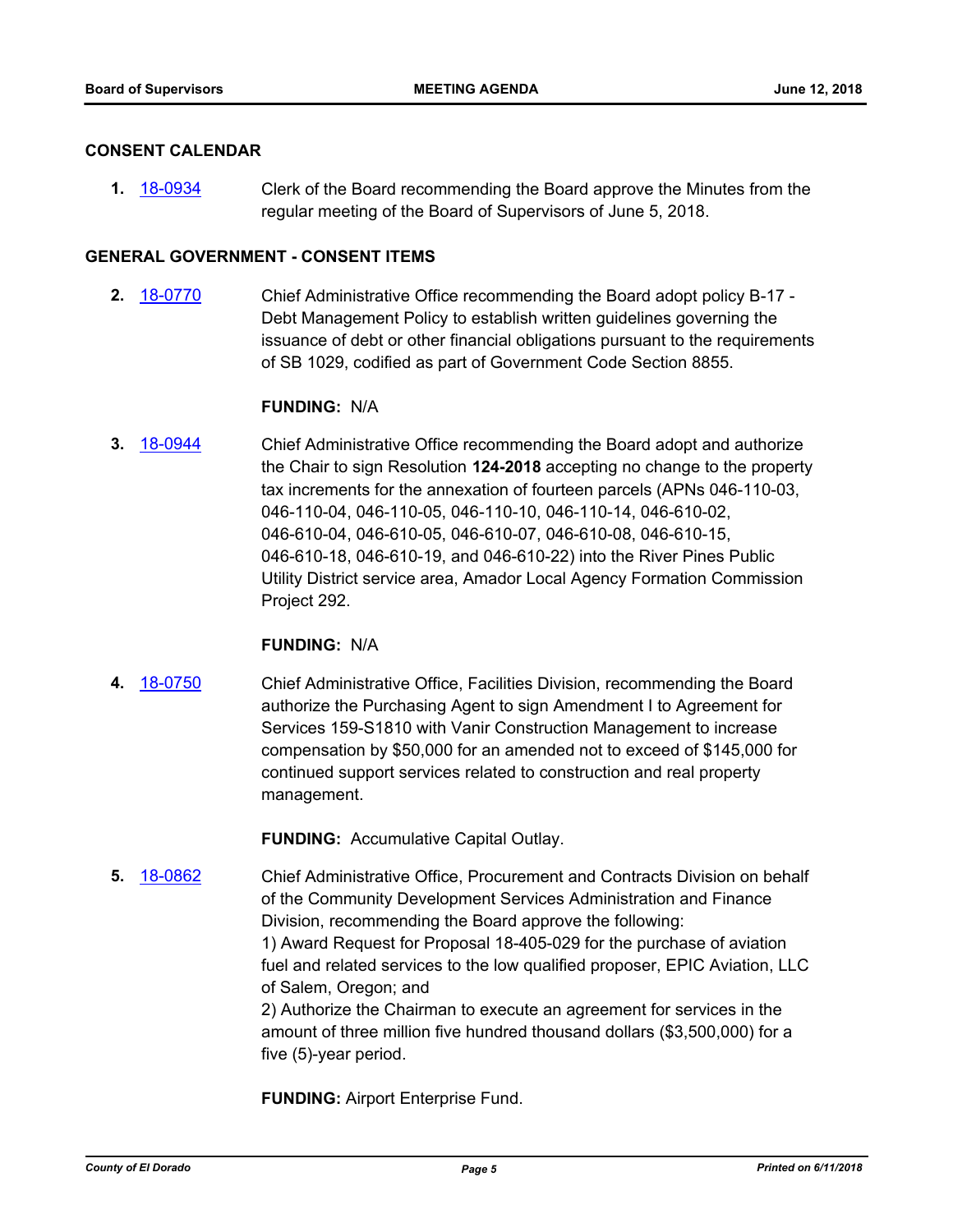- **6.** [18-0877](http://eldorado.legistar.com/gateway.aspx?m=l&id=/matter.aspx?key=24224) Clerk of the Board, based upon the recommendation of the El Dorado County Child Abuse Prevention Council, recommending the Board accept the following resignation and make the following appointments to the El Dorado County Child Abuse Prevention Council: Accept the resignation of Jane Flavin, Community Based Organization Member; Appoint Kelly Bentley, Community Representative (Vacant), Term Expiration 1/1/2020; and Appoint Betsy Vanderpool, Community Based Organization Member, Term Expiration 1/1/2020.
- **7.** [18-0668](http://eldorado.legistar.com/gateway.aspx?m=l&id=/matter.aspx?key=24013) Elections Department recommending the Board approve and authorize the Chair to sign Amendment 1 of Agreement 2206 with DFM Associates for election management software known as Election Information Management System, extending the initial six (6) month term to a new term of July 1, 2018 to June 30, 2022 and amending the compensation to a not to exceed amount of \$354,772.

**FUNDING:** General Fund.

**8.** [18-0719](http://eldorado.legistar.com/gateway.aspx?m=l&id=/matter.aspx?key=24065) Elections Department recommending the Board approve and authorize the Purchasing Agent to sign Agreement 2987 with Runbeck Election Services, Inc., for annual software licensing, maintenance and support services for the Sentio Printing System, the department's Ballot on Demand system, effective upon execution for a four (4) year term, for an amount not to exceed \$18,745.

**FUNDING:** General Fund.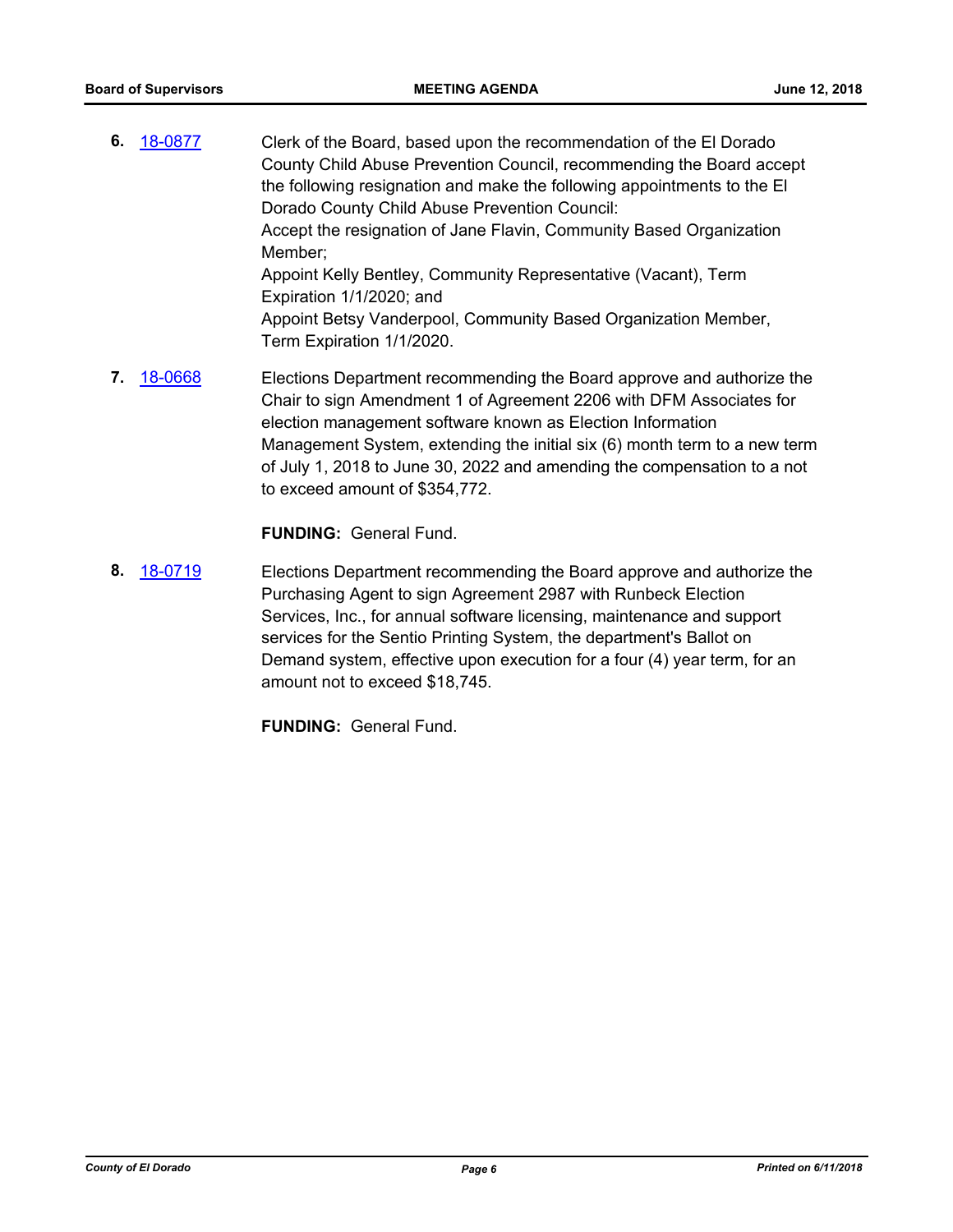| 18-0882<br>9. | Human Resources Department and Chief Administrative Office<br>recommending the Board adopt and authorize the Chair to sign Resolution<br>115-2018 to:<br>1) Amend the authorized Personnel Allocation Resolution for the Health<br>and Human Services Agency to add 0.7 FTE Public Health Nurse I/II<br>allocation and delete 0.7 FTE Registered Nurse allocation;<br>2) Approve the upward reclassification of one (0.7 FTE) Registered Nurse<br>position to the classification of Public Health Nurse I/II;<br>3) Waive the requirement for filling the Public Health Nurse I/II position<br>through a competitive examination process, allowing the current incumbent<br>to be appointed to the position as provided for in Section 306.1 of the<br>Personnel Rules;<br>4) Authorize the incumbent be placed at the II-level of the Public Health<br>Nurse I/II and at step 4 of the salary range; and<br>5) Direct that the above change be added to the Fiscal Year 2018-19<br>Position Allocation Schedule. |
|---------------|-------------------------------------------------------------------------------------------------------------------------------------------------------------------------------------------------------------------------------------------------------------------------------------------------------------------------------------------------------------------------------------------------------------------------------------------------------------------------------------------------------------------------------------------------------------------------------------------------------------------------------------------------------------------------------------------------------------------------------------------------------------------------------------------------------------------------------------------------------------------------------------------------------------------------------------------------------------------------------------------------------------------|
|               | <b>FUNDING: Federal and State Funding.</b>                                                                                                                                                                                                                                                                                                                                                                                                                                                                                                                                                                                                                                                                                                                                                                                                                                                                                                                                                                        |
| 10. 18-0886   | Human Resources Department recommending the Board adopt and<br>authorize the Chair to sign Resolution 114-2018 to amend the authorized<br>Personnel Allocation Resolution for the Human Resources Department by<br>deleting one (1.0 FTE) Sr. Risk Management Analyst and adding one (1.0<br>FTE) Risk Management Analyst I/II, and direct that the above change be<br>added to the Fiscal Year 2018-19 Position Allocation Schedule.                                                                                                                                                                                                                                                                                                                                                                                                                                                                                                                                                                             |
| 11. 18-0887   | Human Resources Department, Risk Management Division,<br>recommending the Board approve the following:<br>1) Award Request for Proposal 18-918-052 to the successful proposer,<br>York Risk Services Group, Inc., for administration of the County self-insured<br>Workers' Compensation (WC) Claim Administration Program;<br>2) Authorize Risk Management to negotiate a three (3) year agreement<br>with York, for an amount not to exceed \$693,006;<br>3) Authorize the Purchasing Agent to execute said agreement, contingent<br>upon Counsel and Risk Management review and approval and minor<br>revisions; and<br>4) Authorize the Purchasing Agent to execute any amendments which do<br>not increase the maximum obligation or term of the agreement.                                                                                                                                                                                                                                                  |

**FUNDING:** General Fund and non-General Fund.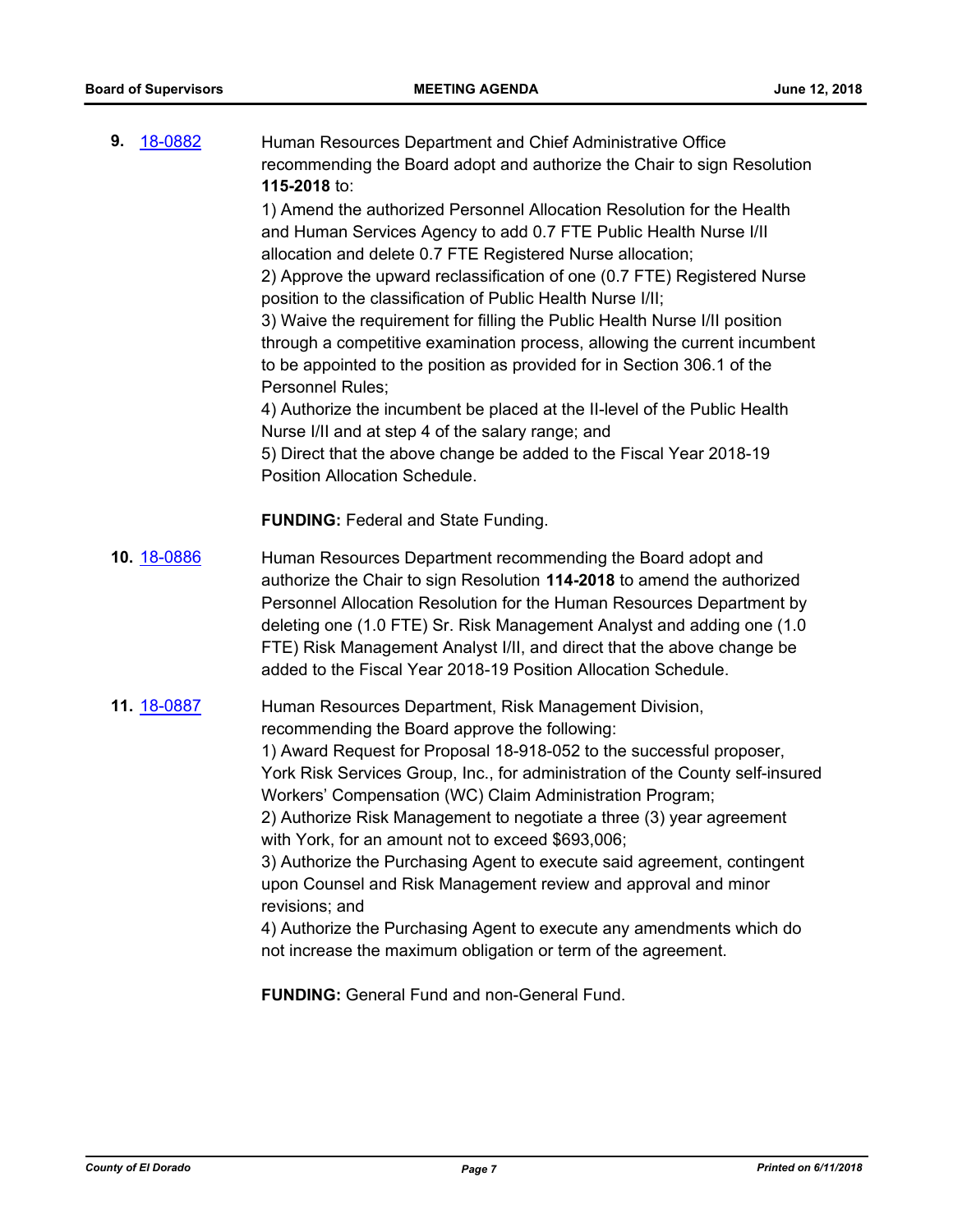| 12. 18-0758        | Human Resources Department recommending the Board approve the<br>following:                                                                                                                                                                                                                                               |
|--------------------|---------------------------------------------------------------------------------------------------------------------------------------------------------------------------------------------------------------------------------------------------------------------------------------------------------------------------|
|                    | 1) Revised department-specific class specification for the Assessor's<br>Office: Assistant Assessor;                                                                                                                                                                                                                      |
|                    | 2) Revised department-specific class specifications for the District<br>Attorney's Office: Assistant District Attorney, Chief Assistant District<br>Attorney, Deputy District Attorney I-IV, Investigator (District Attorney),<br>Supervising Investigator (District Attorney), and Victim Witness Program<br>Specialist; |
|                    | 3) Revised department-specific class specification for the Environmental<br>Management Department: Environmental Management Manager;<br>4) Revised department-specific class specification for the Public<br>Defender's Office: Deputy Public Defender I-IV;                                                              |
|                    | 5) Revised County-wide class specifications: Paralegal I/II and Program<br>Manager;                                                                                                                                                                                                                                       |
|                    | 6) Adopt and authorize the Chair to sign Resolution 121-2018 to approve<br>the following:                                                                                                                                                                                                                                 |
|                    | a) The downward reclassification (reallocation) of one (1.0 FTE) position<br>from Sr. Office Assistant to Office Assistant I/II in the Agriculture Weights<br>and Measures Department;                                                                                                                                    |
|                    | b) The downward reclassification (reallocation) of one (1.0 FTE) position<br>from Paralegal I/II to Executive Assistant - Law and Justice in the District<br>Attorney's Office;                                                                                                                                           |
|                    | c) The downward reclassification (reallocation) of three (1.0 FTEs for a<br>total of 3.0 FTEs) positions from Legal Office Assistant I/II to Office<br>Assistant I/II in the District Attorney's Office;                                                                                                                  |
|                    | d) The downward reclassification (reallocation) of one (1.0 FTE) position<br>from Legal Office Assistant I/II - Limited Term to Office Assistant I/II -<br>Limited Term in the District Attorney's Office;                                                                                                                |
|                    | e) The upward reclassification (reallocation) of one (1.0 FTE) position from<br>Victim Witness Claims Specialist I/II to Victim Witness Program Specialist<br>in the District Attorney's Office;                                                                                                                          |
|                    | f) Abolish the Victim Witness Claims Specialist I/II class specification; and<br>7) Direct that the above position changes be added to the Fiscal Year<br>2018-19 Position Allocation Schedule.                                                                                                                           |
|                    | <b>FUNDING:</b> General Fund, State and Federal Funds.                                                                                                                                                                                                                                                                    |
| <b>13. 16-0305</b> | Supervisor Ranalli recommending the Board find that a state of emergency<br>continues to exist in El Dorado County as a result of unprecedented tree<br>mortality due to drought conditions and related bark beetle infestations.<br>(Cont. 6/5/18, Item 15)                                                              |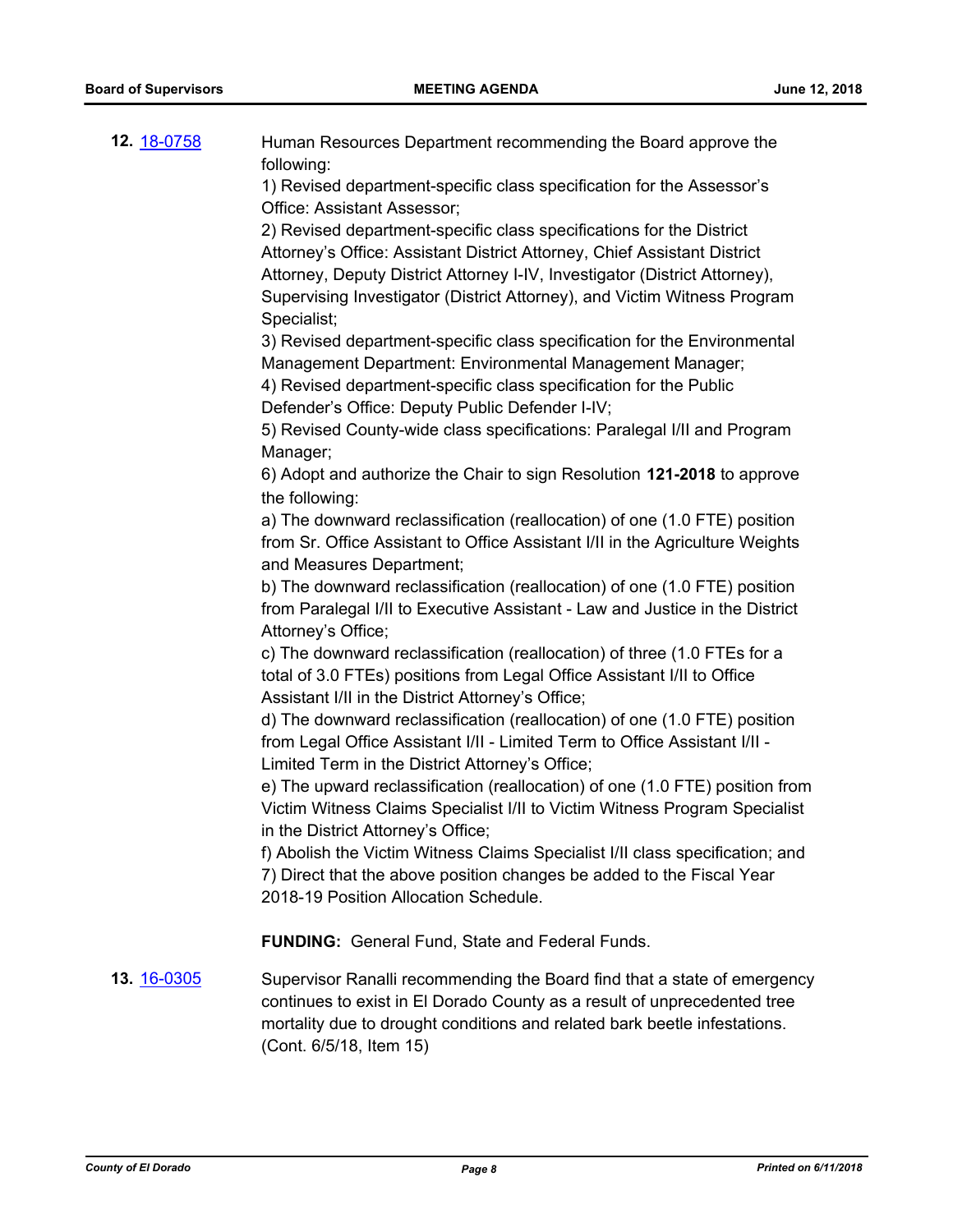#### **HEALTH AND HUMAN SERVICES - CONSENT ITEMS**

**14.** [18-0359](http://eldorado.legistar.com/gateway.aspx?m=l&id=/matter.aspx?key=23702) Health and Human Services Agency recommending the Board: 1) Approve and authorize the Chair to sign Agreement for Services 2722 with Community Recovery Resources for the provision of alcohol and drug counseling and treatment services, for the term of July 1, 2018 through June 30, 2019, with a maximum contractual obligation of \$100,000; and 2) Authorize the Purchasing Agent, or designee, to execute further documents relating to Agreement for Services 2722, including amendments which do not increase the maximum dollar amount or term of the Agreement, and contingent upon approval by County Counsel and Risk Management.

#### **FUNDING:** Federal and State Funding.

**15.** [18-0556](http://eldorado.legistar.com/gateway.aspx?m=l&id=/matter.aspx?key=23901) Health and Human Services Agency recommending the Board: 1) Approve and authorize the Chair to sign Agreement for Services 2913 with Regents of the University of California, on behalf of its University of California Davis Extension campus for the provision of specialized training for staff development on an "as requested" basis for the term July 1, 2018 through June 30, 2021 with a maximum obligation of \$286,875.00; and 2) Authorize the Purchasing Agent, or designee, to execute further documents relating to Agreement for Services 2913, including amendments thereto and contingent upon approval by County Counsel and Risk Management, which do not affect the maximum dollar amount or term of the Agreement.

**FUNDING:** State and Federal Funding.

**16.** [18-0640](http://eldorado.legistar.com/gateway.aspx?m=l&id=/matter.aspx?key=23985) Health and Human Services Agency recommending the Board adopt and authorize the Chair to sign Resolution **116-2018**, which will continue to grant signature authority originally granted in Resolution 287-88, by authorizing the Health and Human Services Agency Director, or designee, to execute any future amendments, contingent upon approval by County Counsel and Risk Management, to State Contract 80-RHC-009 dated May 18, 1981. This Agreement between the County and the California Department of Housing and Community Development designates the County as the fiscal intermediary to accept funding on behalf of, and pass that funding through to, Mother Lode Rehabilitation Enterprises, Inc., to sustain their housing program.

**FUNDING:** N/A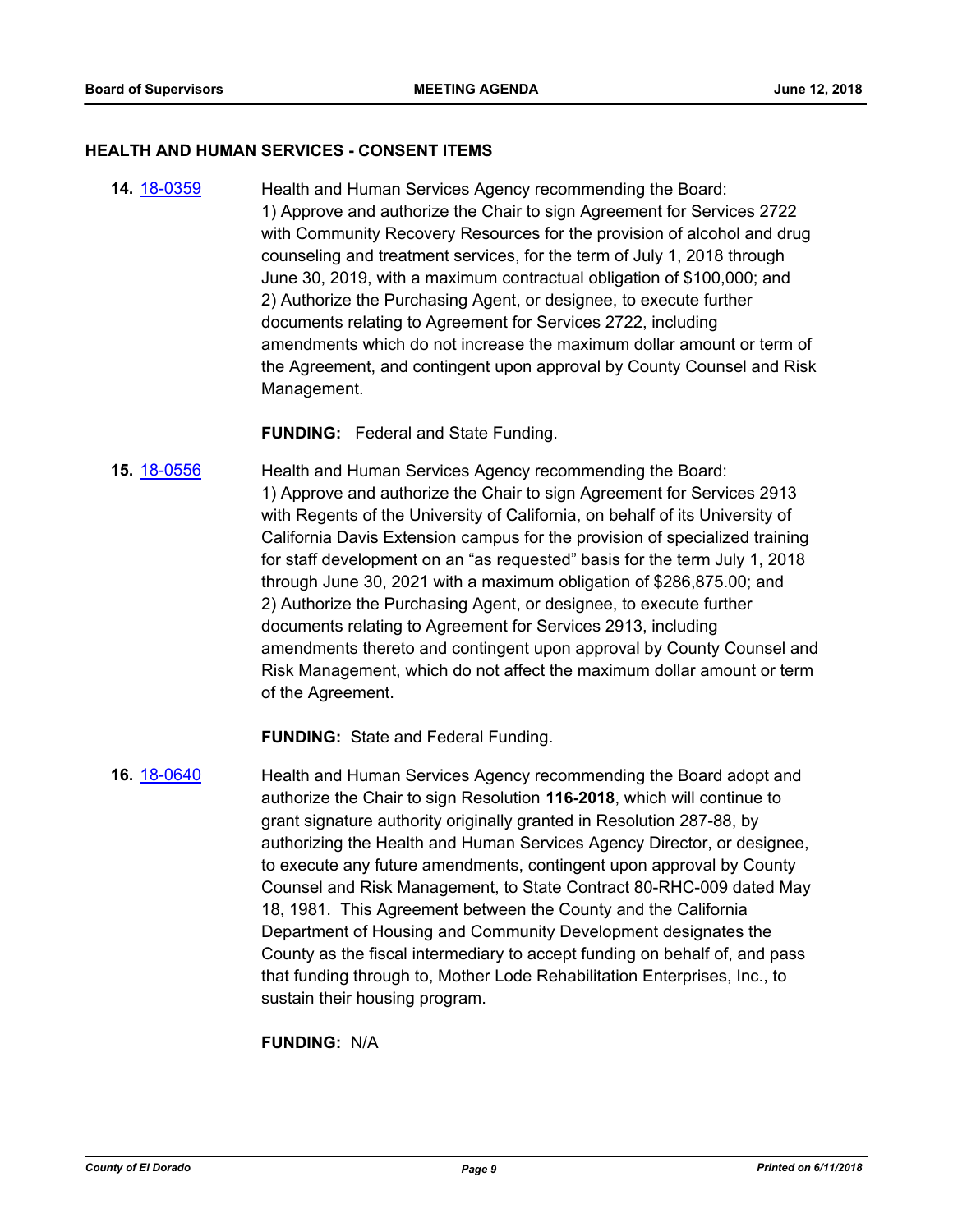**17.** [18-0858](http://eldorado.legistar.com/gateway.aspx?m=l&id=/matter.aspx?key=24205) Health and Human Services Agency recommending the Board acting as the Governing Board of the In-Home Supportive Services Public Authority: 1) Approve and authorize the Chair to sign Amendment I to Agreement for Services 538-S1710 (also known as Agreement for Services 977) with Industrial Employers and Distributors Association, for the provision of wage and health benefits negotiation assistance between the IHSS PA and the United Domestic Workers of America, to extend the term from June 20, 2017 through June 30, 2018 to a new term of June 20, 2017 through June 30, 2019 and increase the maximum contractual obligation from \$24,000 to \$48,000 effective upon execution of Amendment I; and 2) Authorize the Purchasing Agent, or designee, to execute further documents relating to Agreement for Services 538-S1710 (also known as Agreement for Services 977), including amendments that do not increase the dollar amount or term of the Agreement, and contingent upon approval by County Counsel and Risk Management.

**FUNDING:** State and Federal Funding.

**18.** [18-0878](http://eldorado.legistar.com/gateway.aspx?m=l&id=/matter.aspx?key=24225) Health and Human Services Agency recommending the Board approve and authorize the Chair to sign a Budget Transfer Request increasing Public Housing Authority General Fund revenue and decreasing Federal revenue by \$50,000 due to loss of the Family Self Sufficiency funding for Fiscal Year 2017-18 and low program fund balances; and decreasing the General Fund contribution and appropriations by \$50,000 in the Area Agency on Aging due to program savings.

**FUNDING:** General Fund.

**19.** [18-0890](http://eldorado.legistar.com/gateway.aspx?m=l&id=/matter.aspx?key=24237) Library Department recommending the Board approve and authorize the Chair to sign Amendment II to Agreement 178-S1411/350 with SirsiDynix for \$800 to add an internal license that will allow County staff to develop an application that will interface with the SirsiDynix software that manages library operations. Agreement 178-S1411/350 is a perpetual agreement with an approximate annual cost of \$60,000.

**FUNDING:** General Fund and Library Taxes.

**20.** [18-0898](http://eldorado.legistar.com/gateway.aspx?m=l&id=/matter.aspx?key=24246) Library Department recommending the Board approve and authorize the Chair to sign a budget transfer increasing revenues and appropriations for Fiscal Year 2017-18 for library materials in the amount of \$37,406 as a result of donations received from the Friends of the Library and the community. (4/5 vote required)

**FUNDING:** Donations.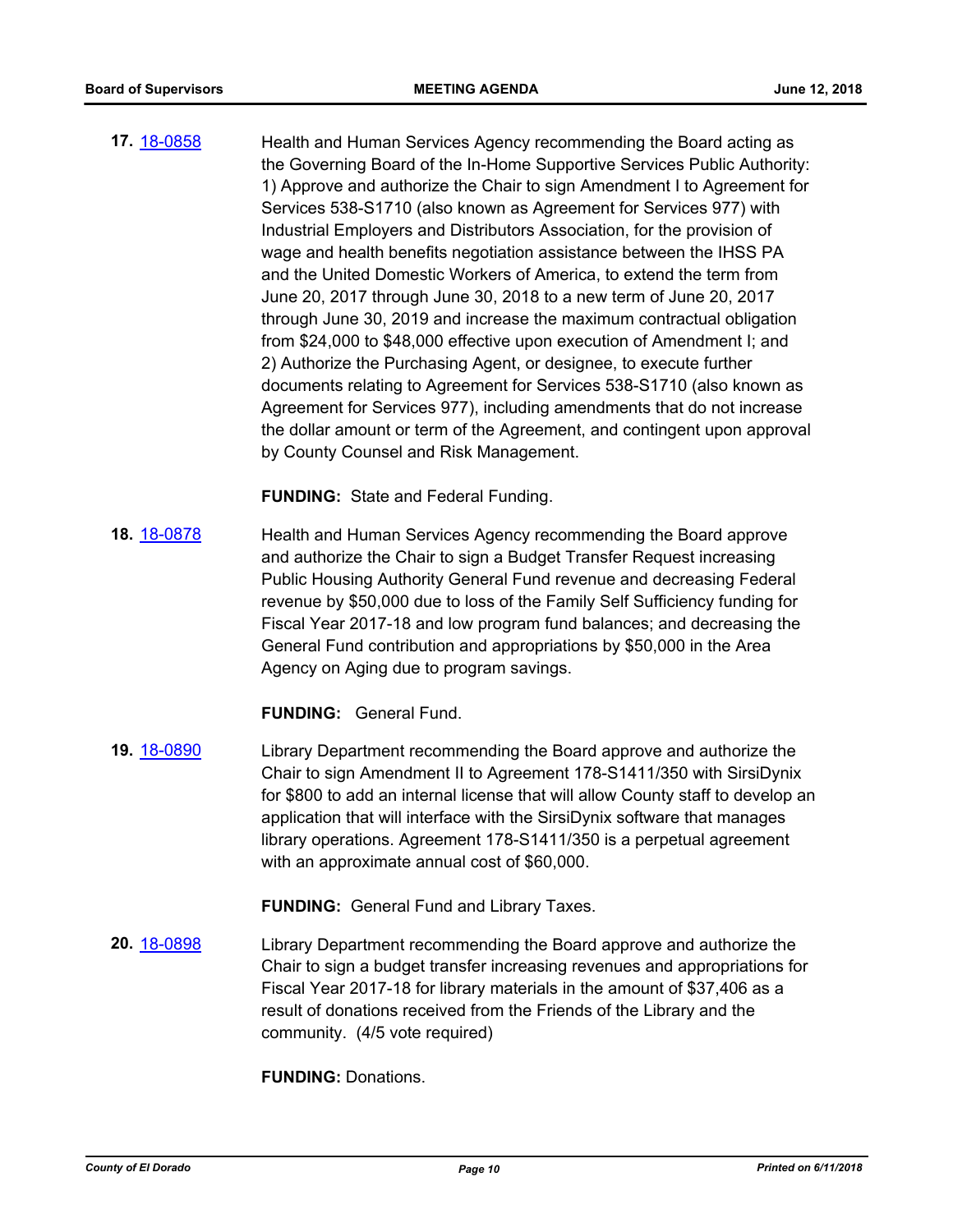#### **LAND USE AND DEVELOPMENT - CONSENT ITEMS**

**21.** [18-0814](http://eldorado.legistar.com/gateway.aspx?m=l&id=/matter.aspx?key=24161) Community Development Services, Environmental Management Department, recommending the Board approve the following: 1) Award Request for Proposal 18-961-044 for the provision of household hazardous waste collection, transportation, processing, disposal, and associated services to the successful proposer, Clean Harbors Environmental Services, Inc. of West Sacramento, CA; 2) Authorize the Community Development Services, Environmental Management Department, to negotiate an Agreement for Services with a term of three years and a not to exceed amount of \$300,000; and 3) Authorize the Purchasing Agent to execute said Agreement, contingent upon Counsel and Risk Management review, including minor revisions as required.

> **FUNDING:** Non-General Fund/County Service Area 10 Parcel Assessment Fees.

**22.** [18-0844](http://eldorado.legistar.com/gateway.aspx?m=l&id=/matter.aspx?key=24191) Community Development Services, Department of Transportation, recommending the Board approve and authorize the Chair to sign a budget transfer adjusting the budget for Fiscal Year 2017/18, to allow for an increase in the Erosion Control budget for the Country Club Heights Erosion Control (\$476,000) and the Meyers Stream Environment Zone Erosion Control Projects in South Lake Tahoe (\$160,000), and to allow for funds from the Rare Plant Endowment Fund to be transferred to the Department of Transportation Maintenance budget to fund a specialized cleanup and maintenance work for 30 acres of County-owned land near Palmer Drive and Loma Drive (\$20,000).

**FUNDING:** Various - Non-General Fund.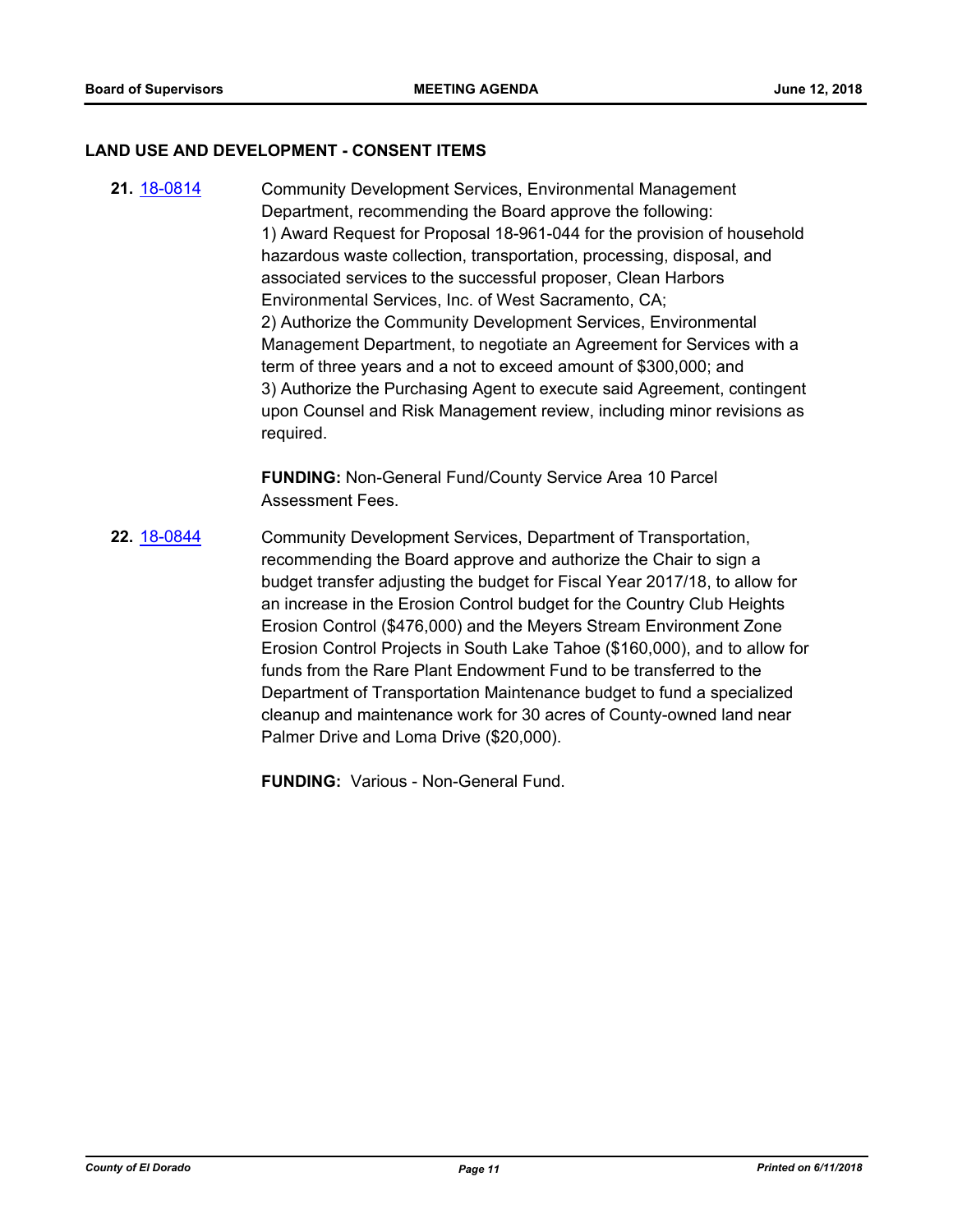**23.** [17-0470](http://eldorado.legistar.com/gateway.aspx?m=l&id=/matter.aspx?key=22409) Community Development Services, Department of Transportation, recommending the Board consider the following: 1) Authorize utilization of the National Joint Powers Alliance Request for

Proposal 061015 with Genuine Parts Company, doing business as, NAPA Auto Parts to provide on-site fleet vehicle and equipment parts and inventory program services, for Department of Transportation's vehicle and light and heavy equipment maintenance and repair shops;

2) Approve Contract 2801 with Genuine Parts Company, doing business as, NAPA Auto Parts for use by the County of its on-site fleet vehicle and equipment parts and inventory program services for a term starting upon execution and expiring three (3) years thereafter, with a not-to-exceed amount of \$1,750,000; and

3) Adopt and authorize the Chair to sign Personnel Allocation Resolution **102-2018**, thereby deleting one vacant Parts Technician allocation, effective June 5, 2018; and

4) Direct that the above changes be added to the FY 2018-19 Position Allocation Schedule.

**FUNDING:** Road Fund and Fleet Services Internal Fund. (Local Funds)

**24.** [18-0732](http://eldorado.legistar.com/gateway.aspx?m=l&id=/matter.aspx?key=24079) Community Development Services, Department of Transportation, recommending the Board approve and authorize the Chair to sign the Credit Transfer Agreement 2982 with The National Fish and Wildlife Foundation, as program sponsor of the Sacramento District California In-Lieu Fee Program, for the purchase of 0.09 in Aquatic Resource Credits and Vernal Pool Credits to the County of El Dorado in the amount of \$27,550, as necessary mitigation for the construction of the Diamond Springs Parkway - Phase 1A - SR-49 Realignment Project, CIP 72375.

> **FUNDING:** Tribe Funds (67%), Utility Agencies (15%), Traffic Impact Mitigation Fees (5%), Master Circulation and Funding Plan (5%), State Highway Operation and Protection Program (7%), and Road Fund (<1%). (Local and State Funds)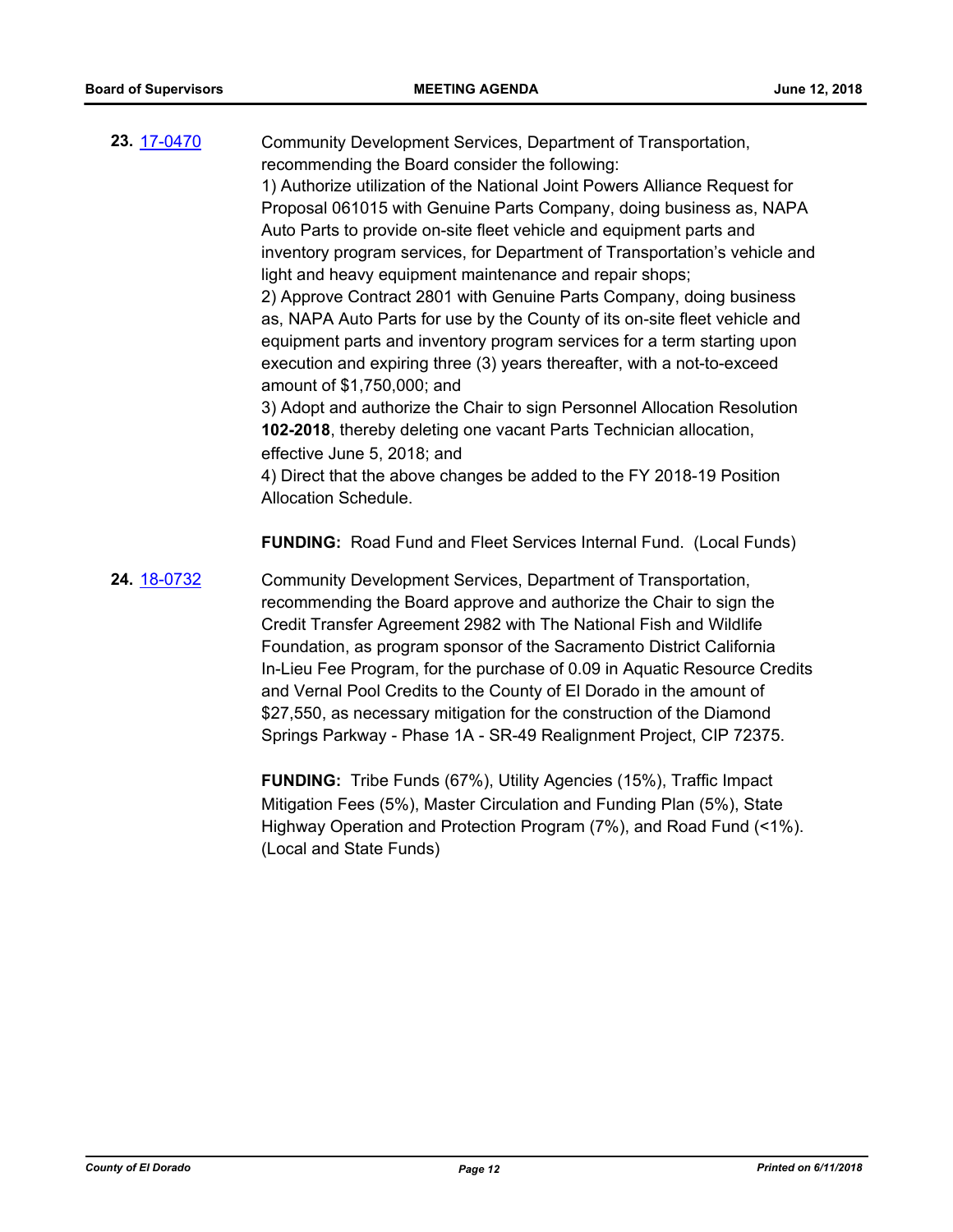| <b>25.</b> 18-0747 | Community Development Services, Department of Transportation,<br>recommending the Board take the following actions pertaining to the re-bid<br>of Silva Valley Parkway Class 1 and 2 Bike Lanes (Harvard to Green<br>Valley), CIP 72310, Contract 2749, PW 17-31203:<br>1) Award Schedule A of the Construction Contract to the only and lowest<br>responsive, responsible bidder, Trinity River Construction, Inc.;<br>2) Approve and authorize the Chair to sign the Construction Contract,<br>subject to review and approval by County Counsel and Risk Management;<br>and<br>3) Authorize the Director of Transportation to sign an Escrow Agreement, if |
|--------------------|--------------------------------------------------------------------------------------------------------------------------------------------------------------------------------------------------------------------------------------------------------------------------------------------------------------------------------------------------------------------------------------------------------------------------------------------------------------------------------------------------------------------------------------------------------------------------------------------------------------------------------------------------------------|
|                    | requested by the Contractor and in accordance with Public Contract Code<br>Section 22300, for the purpose of holding Contract retention funds.<br><b>FUNDING:</b> Congestion Mitigation and Air Quality Program (95%), RSTP<br>Federal Funds - Urban STBGP (URSTP) (4%), Road Fund/Discretionary<br>and Utility Agency - EID (1%). (Local and Federal Funds)                                                                                                                                                                                                                                                                                                 |
| 26. 18-0928        | Community Development Services, Planning and Building Department,<br>submitting for approval Final Map (TM08-1466-F) for Blackhawk Estates<br>Subdivision, creating a total of nine residential lots on the 74.38-acre<br>property, identified as Assessor's Parcel Number 078-200-71, located on<br>north and south of Blackhawk Lane, approximately 0.25 mile east of the<br>intersection with Mt. Aukum Road, in the Pleasant Valley area, and<br>recommending the Board approve the Final Map (TM08-1466-F) for<br>Blackhawk Estates Subdivision. (Supervisorial District 2).                                                                            |

**FUNDING:** Developer funded subdivision improvements.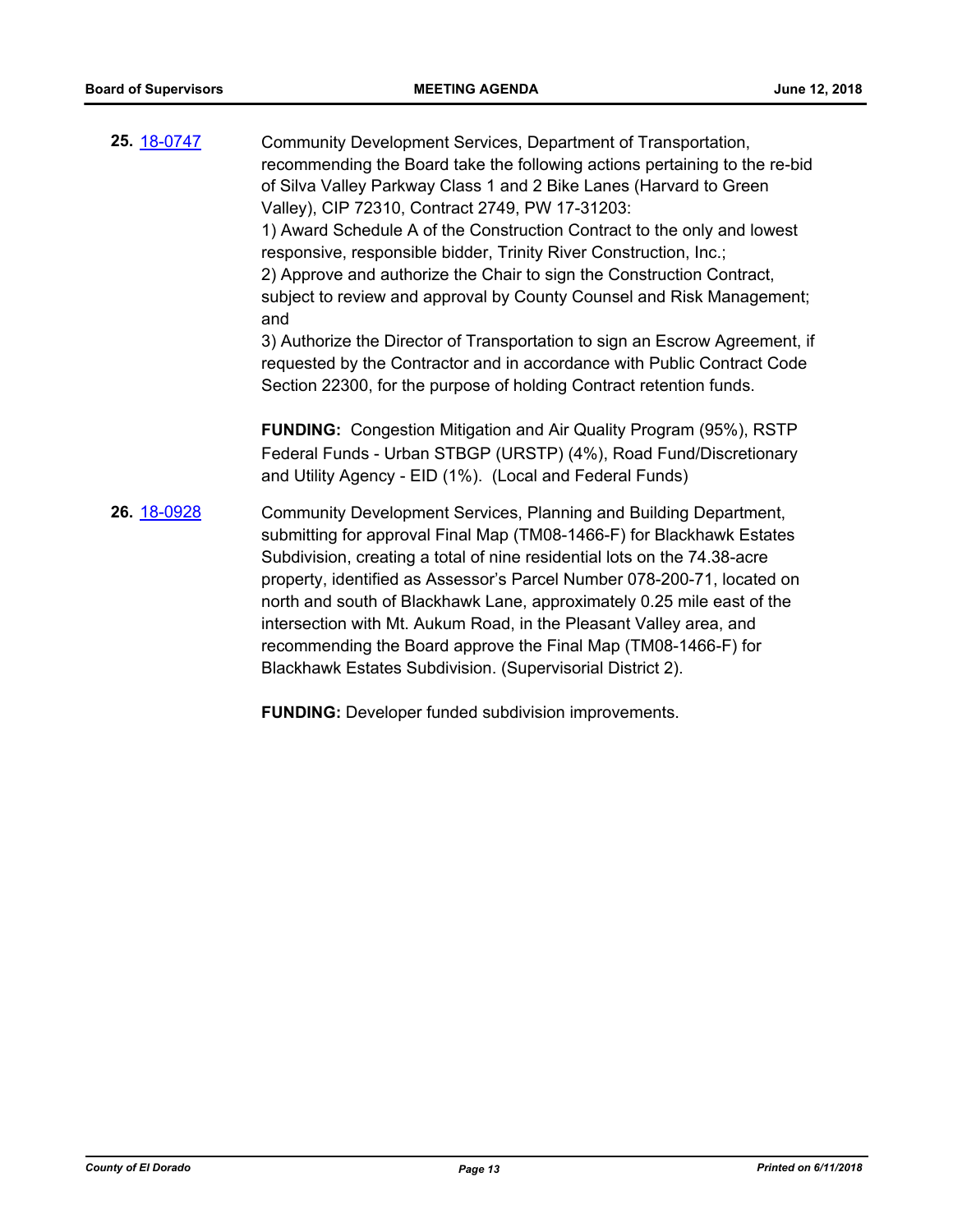#### **LAW AND JUSTICE - CONSENT ITEMS**

**27.** [18-0761](http://eldorado.legistar.com/gateway.aspx?m=l&id=/matter.aspx?key=24108) Probation Department recommending the Board approve and authorize the Chair to sign Amendment I to Agreement No.122-S1611 (FENIX 245) with Core Correctional Solutions, LLC to: 1) Provide as-needed training, consulting and implementation services for the Integrated Behavior Intervention Strategies, and Motivational Interviewing; and 2) Increase the agreement amount by \$80,000 for a total not to exceed amount of \$200,000 for the remainder of the three-year period of September 22, 2015 through September 21, 2018. **FUNDING:** AB109 and Juvenile Re-Entry. **28.** [18-0828](http://eldorado.legistar.com/gateway.aspx?m=l&id=/matter.aspx?key=24175) Probation Department recommending the Board consider the following: 1) Make findings in accordance with County ordinance 3.13.030 that it is more economical and feasible to continue to contract out for transdermal electronic alcohol monitoring equipment and services than to obtain the facilities, personnel, and equipment necessary to provide such services;

> previously contracted through Agreement 834; and 2) Approve and authorize the Chair to sign Agreement for Services 3073 effective June 19, 2018 through December 31st, 2019 for a Not to Exceed Amount of \$200,000.00.

and continue to utilize SCRAM of California for these services as

**FUNDING:** Public Safety Realignment (AB 109).

## **END CONSENT CALENDAR**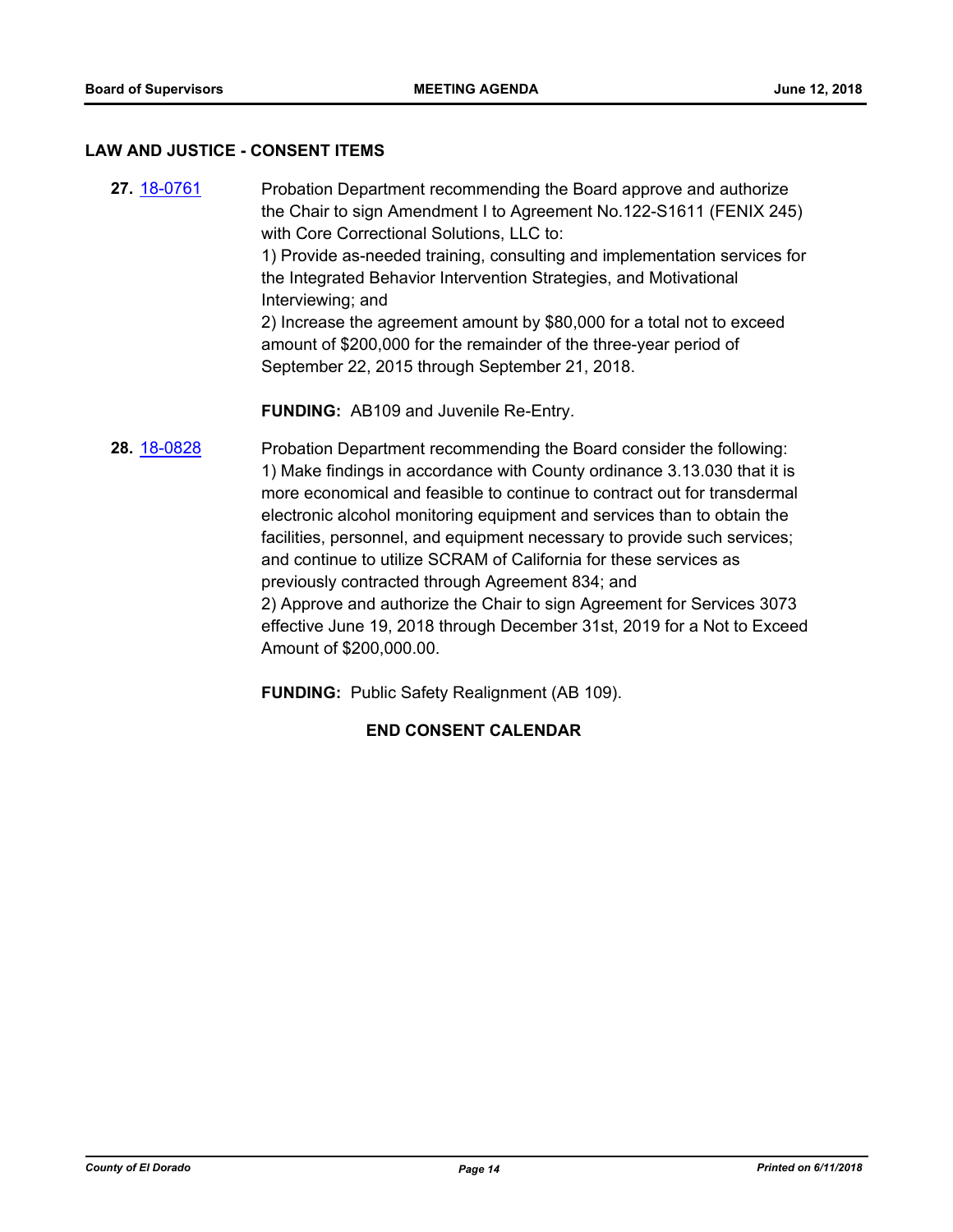#### **DEPARTMENT MATTERS (Items in this category may be called at any time)**

**29.** [18-0824](http://eldorado.legistar.com/gateway.aspx?m=l&id=/matter.aspx?key=24171) HEARING - Community Development Services, Environmental Management Department, recommending the Board consider the following regarding the solid waste collection rates for Tahoe Truckee Disposal Co., Inc., doing business as Tahoe Truckee Sierra Disposal: 1) Find, based on the analysis completed by Crowe Horwath, Inc., that a 1.92% increase to the existing residential and commercial collection rates be in accordance with the base year rate setting process as outlined in the Solid Waste Rate Setting Policies and Procedures Manual; and 2) Adopt and authorize the Chair to sign Resolution **117-2018** authorizing an increase to the solid waste collection rates for Tahoe Truckee Sierra Disposal franchise area of 1.92%, to be effective July 1, 2018. (Est. Time: 10 Min.)

**FUNDING:** User Fees/Franchise Fees. (No Federal Funding)

**30.** [18-0825](http://eldorado.legistar.com/gateway.aspx?m=l&id=/matter.aspx?key=24172) HEARING - Community Development Services, Environmental Management Department, recommending the Board consider the following regarding the solid waste collection and Material Recovery Facility rates for Waste Connections of California, Inc., doing business as El Dorado Disposal Service, Franchise Areas A, B, and C: 1) Find, based on the analysis completed by Crowe Horwath, Inc., that a 5.02% increase to the existing residential and commercial collection rates be in accordance with the base year rate setting process as outlined in the Solid Waste Rate Setting Policies and Procedures Manual; and 2) Adopt and authorize the Chair to sign Resolution **118-2018** authorizing an increase to the solid waste collection rates for El Dorado Disposal Service, Areas A, B, and C, of 5.02% to be effective July 1, 2018; and 3) Find that a 1.69% increase to the existing rates for the Material Recovery Facility be in accordance with the Solid Waste Rate Setting Policies and Procedures Manual; and 4) Adopt and authorize the Chair to sign Resolution **119-2018** authorizing an increase to the Material Recovery Facility rates for El Dorado Disposal Service of 1.69%, to be effective July 1, 2018. (Est. Time: 10 Min.)

**FUNDING:** User Fees/Franchise Fees. (No Federal Funding)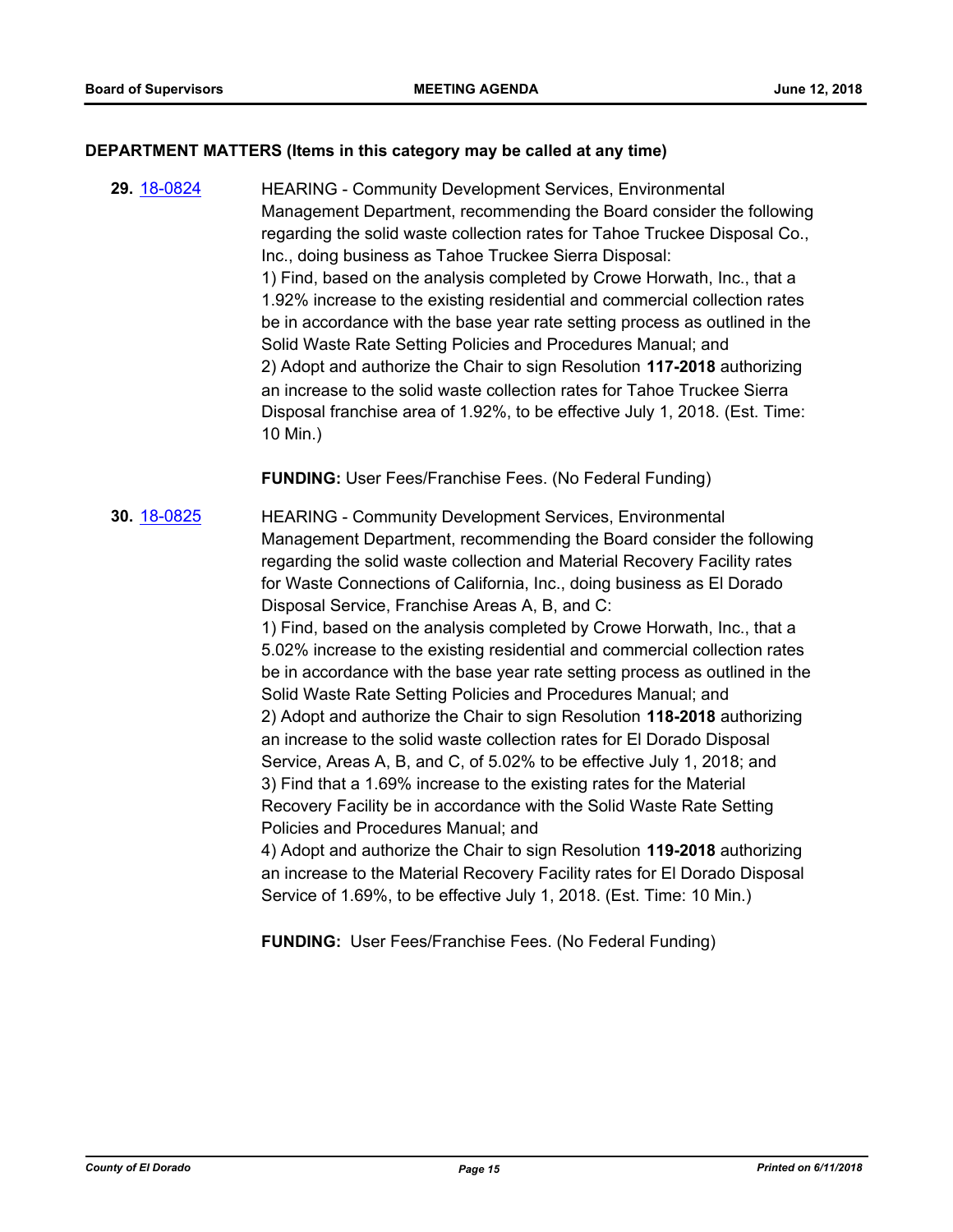| 31. 18-0922 | HEARING - County Counsel presenting the following items for the Board's<br>consideration:                                                                                                                                                                                                                                                                                                                                                                                                                                                                                                                                |
|-------------|--------------------------------------------------------------------------------------------------------------------------------------------------------------------------------------------------------------------------------------------------------------------------------------------------------------------------------------------------------------------------------------------------------------------------------------------------------------------------------------------------------------------------------------------------------------------------------------------------------------------------|
|             | 1) Adopt and authorize the Chair to sign, contingent upon execution of a<br>defense and indemnity agreement by the El Dorado Hills County Water<br>District ("District"), Resolution 125-2018 amending Resolution 072-2016,<br>which approved a negotiated transfer of County general fund base property<br>tax revenue to District pursuant to Section 99.02 of the California Revenue<br>and Taxation Code, to clarify that the transfer shall commence with Fiscal<br>Year 2018-19; and<br>2) Approve and authorize the Chair to execute a defense and indemnity<br>agreement with the District. (Est. Time: 10 Min.) |
|             |                                                                                                                                                                                                                                                                                                                                                                                                                                                                                                                                                                                                                          |

#### **FUNDING:** General Fund.

**32.** [18-0883](http://eldorado.legistar.com/gateway.aspx?m=l&id=/matter.aspx?key=24230) Chief Administrative Office, Procurement and Contracts Division, recommending the Board:

> 1) Approve and authorize the Purchasing Agent to sign Agreement 2727 with Aramark Uniform and Career Apparel, LLC in the amount of \$50,000 with an effective date retroactive to March 1, 2018 through February 28, 2021 for the provision of laundry and linen services on an "as requested" basis to departments County-wide; and

> 2) Authorize the Purchasing Agent to execute Amendments which do not increase the maximum obligation or term of the Agreement. (Est. Time: 5 Min.)

**FUNDING:** Various, based on Department utilization.

**33.** [18-0896](http://eldorado.legistar.com/gateway.aspx?m=l&id=/matter.aspx?key=24243) Chief Administrative Office recommending the Board approve and authorize the Chair to sign a budget transfer increasing the Indigent Defense appropriations by \$50,000, due to higher than anticipated Fiscal Year 2017-18 expenses and decreasing General Fund Contingency by the same. (4/5 vote required) (Est. Time: 10 Min.)

**FUNDING:** General Fund Contingency.

**34.** [18-0865](http://eldorado.legistar.com/gateway.aspx?m=l&id=/matter.aspx?key=24212) Planning and Building Department, Long Range Planning, recommending the Board review and endorse the revised Long Range Planning Projects and Ongoing Responsibilities Matrix for Fiscal Year 2018/19. (Est. Time: 30 Min.)

#### **FUNDING:** N/A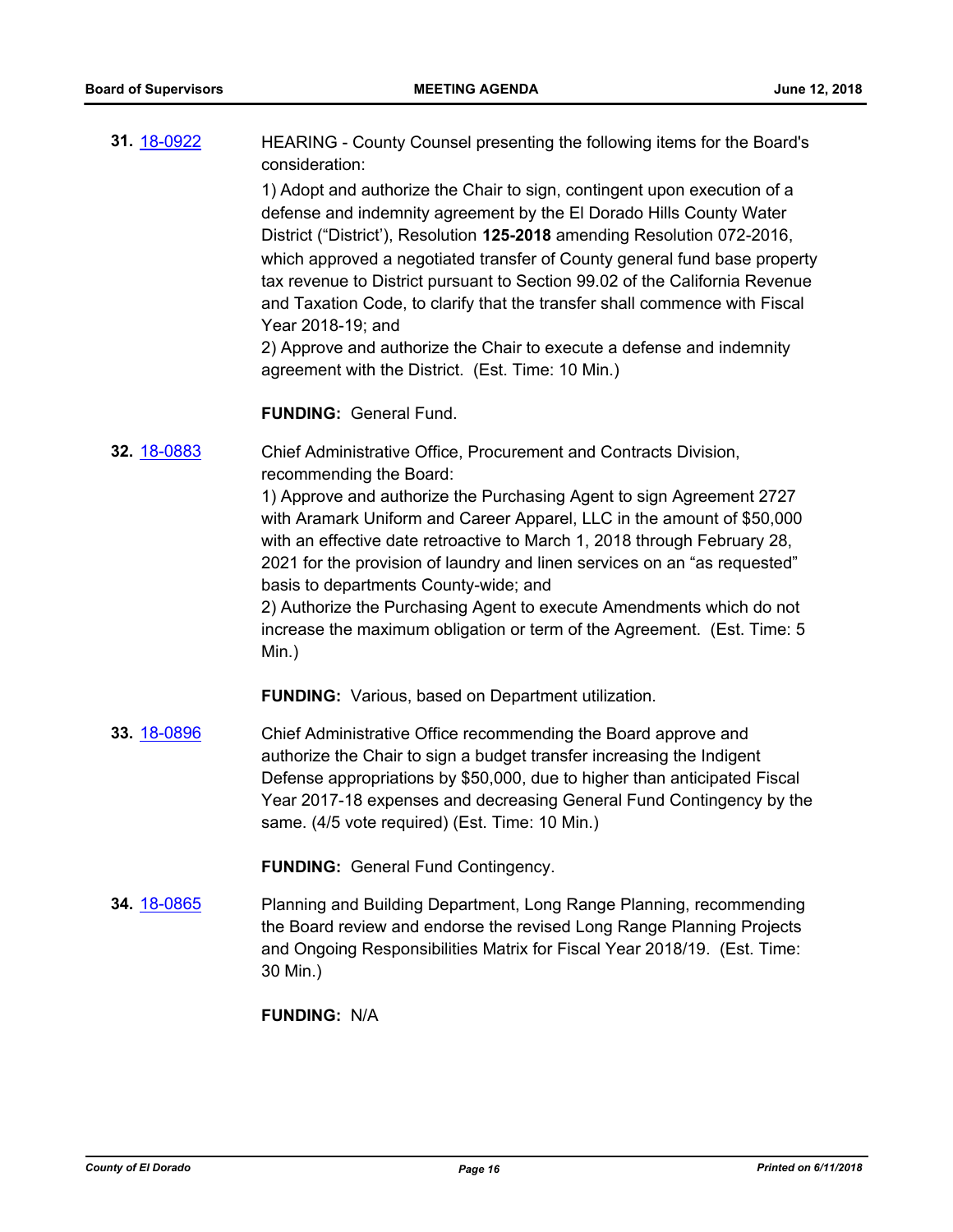#### **10:00 A.M. - TIME ALLOCATION**

- **35.** [18-0926](http://eldorado.legistar.com/gateway.aspx?m=l&id=/matter.aspx?key=24274) Supervisor Frentzen recommending the Board approve and authorize the signature of all five members of the Board on a Certificate of Recognition to acknowledge Joshua Walker for his recent internship in Washington, D.C. with the White House Internship Program where he was assigned to work in the White House Office of Presidential Correspondence. (Est. Time: 10 Min.)
- **36.** [18-0899](http://eldorado.legistar.com/gateway.aspx?m=l&id=/matter.aspx?key=24247) Supervisor Hidahl recommending the Board approve and authorize the signature of all five members of the Board on a Proclamation recognizing Chief Dave Roberts for his 30 years of service to the El Dorado Hills Fire Department. (Est. Time: 20 Min.)

#### **11:00 A.M. - TIME ALLOCATION**

- **37.** [18-0772](http://eldorado.legistar.com/gateway.aspx?m=l&id=/matter.aspx?key=24119) HEARING Auditor-Controller recommending the Board adopt and authorize the Chair to sign Resolution **120-2018** for the Appropriations Limit for Fiscal Year 2018-19. (Cont. 5/22/2018, Item 2) (Est. Time: 5 Min.)
- **38.** [18-0933](http://eldorado.legistar.com/gateway.aspx?m=l&id=/matter.aspx?key=24281) Supervisor Ranalli recommending the Board:

1) Welcome Chief Probation Officer Brian Richart to provide the Board and members of the public with information on the history of the Juvenile Service Council and the significant contribution of these volunteers who are committed to working with minors detained in each of the County's Juvenile Detention Facilities;

2) Join Chief Richart in recognizing the members of the Juvenile Service Council for their dedication in providing the minors detained in the County's Juvenile Detention Facilities with positive interactions and experiences, and for their efforts that support the El Dorado County Probation Department and the County of El Dorado in the delivery of services to county residents; and

3) Approve the signature of all five Board members on Proclamations recognizing the Placerville and South Lake Tahoe Juvenile Service Council volunteers. (Est. Time: 15 Min.)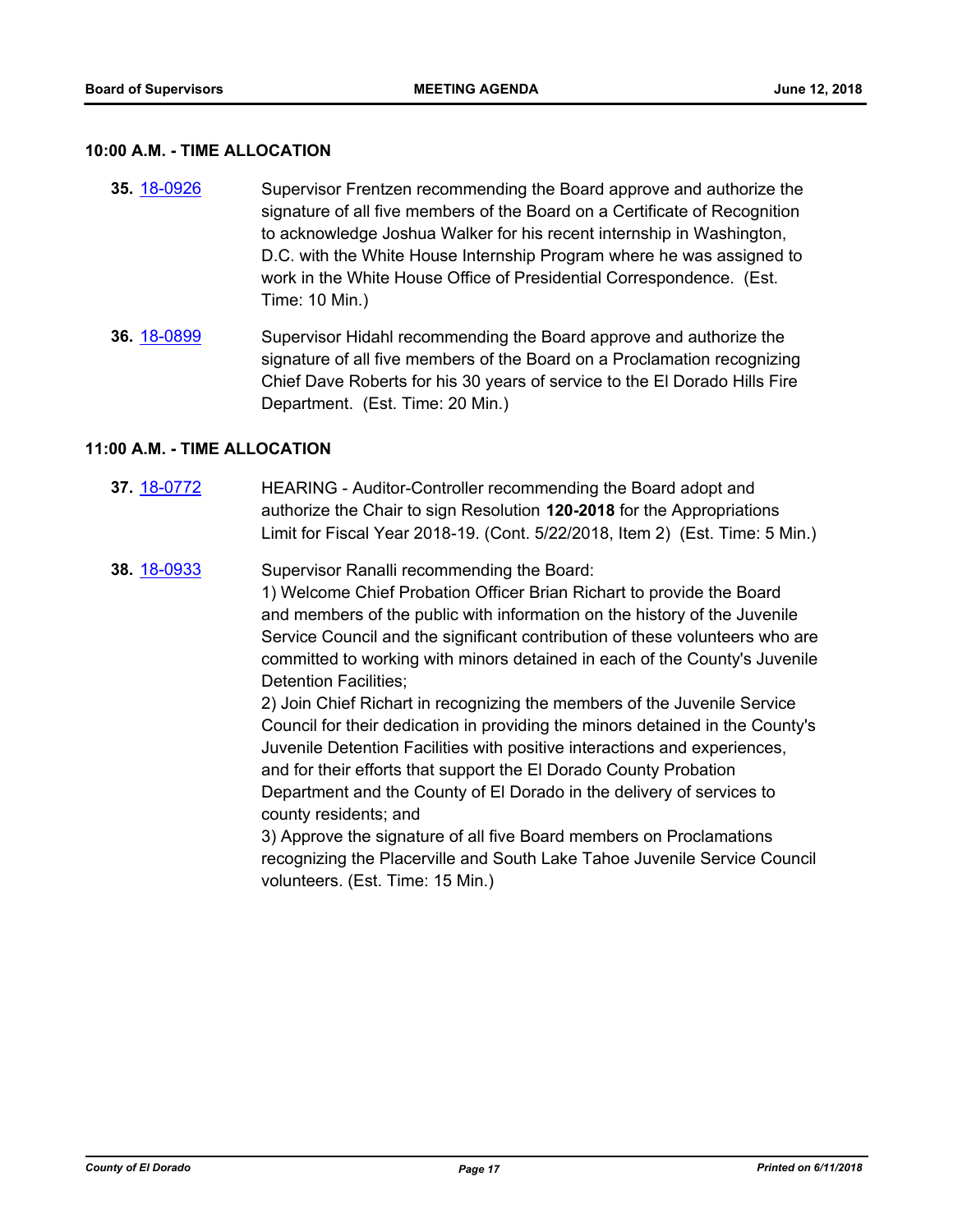**39.** [18-0860](http://eldorado.legistar.com/gateway.aspx?m=l&id=/matter.aspx?key=24207) Supervisor Ranalli recommending Board receive and file presentation provided by Jim Branham, Executive Officer of the Sierra Nevada Conservancy, on the Tahoe-Central Sierra Initiative (TCSI), an effort between the Sierra Nevada Conservancy, Forest Service (Tahoe and Eldorado National Forests), the Tahoe Basin and other partners. The TCSI represents an all-lands focus on the Tahoe Basin and surrounding Sierra Nevada landscape of Nevada, Placer, and El Dorado Counties to develop new partnerships and ways of doing business that include game changing strategies to leverage resources in order to increase the pace and scale of forest restoration. The TCSI provides a model to lead future restoration efforts for the rest of the Sierra Nevada region. (Est. Time: 15 Min.)

**40.** [18-0687](http://eldorado.legistar.com/gateway.aspx?m=l&id=/matter.aspx?key=24032) HEARING - Health and Human Services Agency recommending the Board adopt and authorize the Chair to sign Resolution **123-2018**, revising the Emergency Medical Services Agency Fee Schedule effective June 12, 2018, which includes the following fee additions and expansions: 1) Expansion of the "Permitting Application Agreement" (formerly "Contract Application") fee to include permit applications for Advanced Life Support (ALS) Non Transporting and Assessment Units; 2) New fee for annual inspections of Advanced Life Support (ALS) Non Transporting and Assessment Units of \$189 per unit; 3) New fee for replacement EMT card fee of \$10 per card; 4) New fee for Public Safety First Aid and CPR training courses of \$100 initially and upon each four-year renewal; 5) New fee for Emergency Medical Responder (EMR) training courses of \$200 initially and upon each four-year renewal; and 6) New fee for patient record requests, when such requests are made by a law firm or by subpoena, of \$20 each. (Est. Time: 15 min.)

**FUNDING:** Fee for Service.

**Staff recommending this item be Continued to July 17, 2018. Public Comment on this item will be heard on June 12, 2018 as it is a noticed hearing.**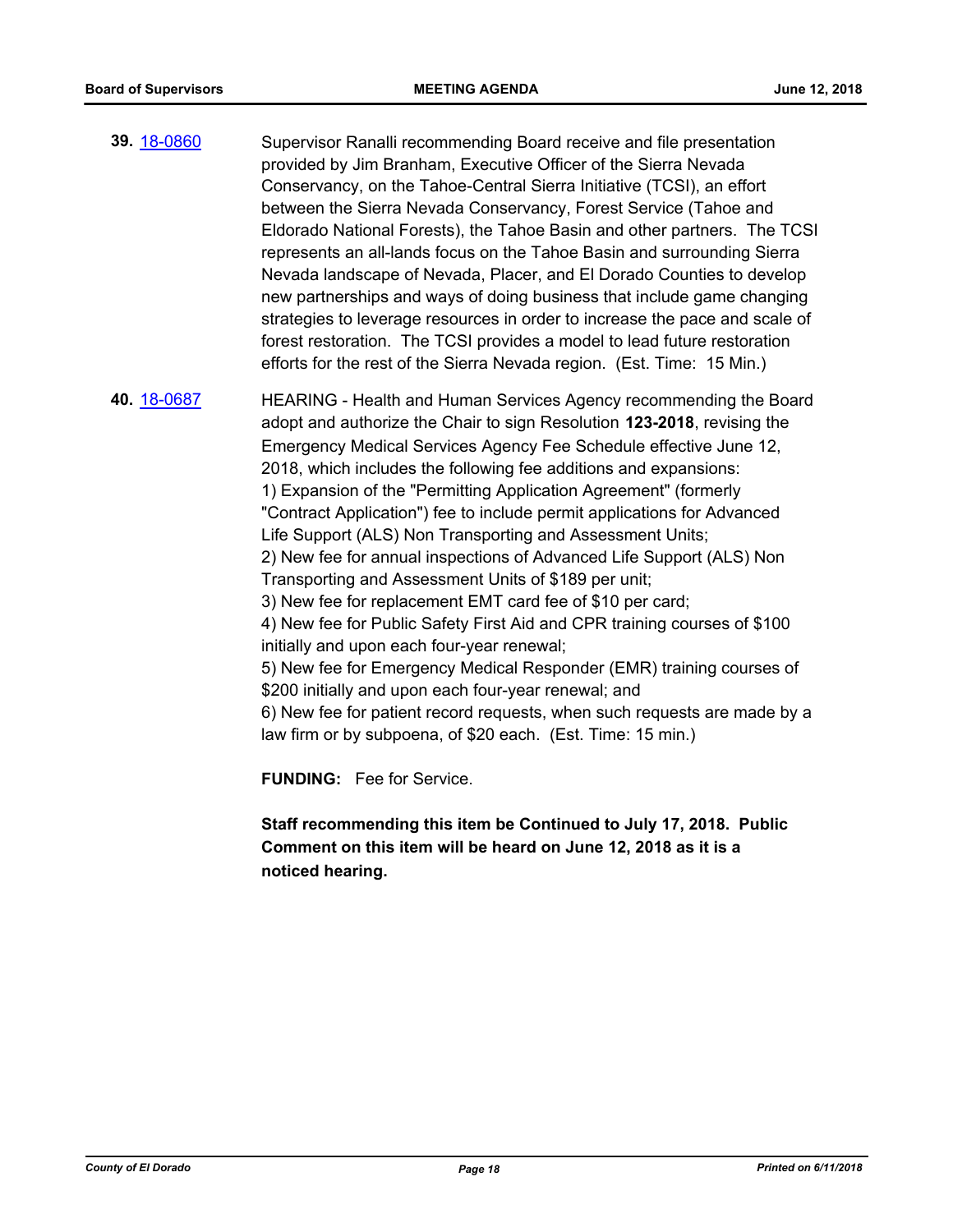**41.** [18-0884](http://eldorado.legistar.com/gateway.aspx?m=l&id=/matter.aspx?key=24231) Health and Human Services Agency recommending the Board: 1) Approve and authorize the Chair to sign Agreement for Services 2298 with El Dorado Emergency Services Authority, for the provision of prehospital emergency and medical services, patient transport, and dispatch services within County Service Area (CSA) 7 on the West Slope, for the term July 1, 2018 through June 30, 2023, with maximum annual base compensation of \$11,300,000 plus \$500,000 each year for the first three years for maintenance and replacement of capital assets; and 2) Authorize the Chief Administrative Officer, or designee, to execute further documents relating to Agreement for Services 2298, including amendments which do not increase the maximum dollar amount or term of the Agreement, and contingent upon approval by County Counsel and Risk Management. (Est. Time: 10 Min.)

> **FUNDING:** CSA 7- Special Tax, CSA 7 - Property Tax, and fees for ambulance services.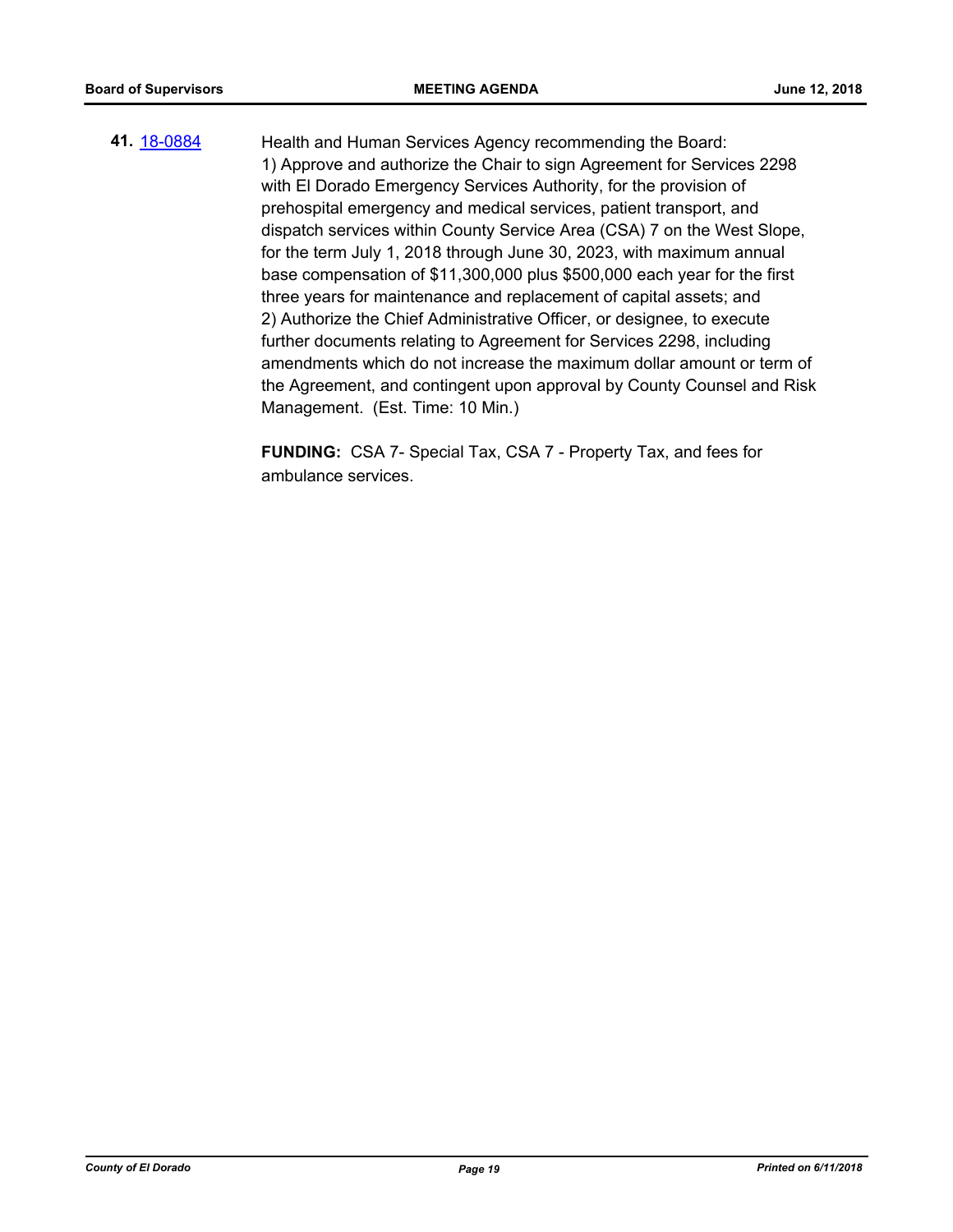#### **1:00 P.M. - TIME ALLOCATION**

**42.** [18-0930](http://eldorado.legistar.com/gateway.aspx?m=l&id=/matter.aspx?key=24278) Chief Administrative Office recommending the Board approve and authorize the Chair to sign Resolution **122-2018** for the November 2018 election to place the following ballot measure language requesting voters to support a 2% General Tax increase to the Transient Occupancy Tax rate, increasing the tax rate from 10% to 12% to tourists who reside in hotels, motels and vacation home rentals in El Dorado County: Shall the measure to amend the El Dorado County Ordinance to: 1) Increase the tax rate upon short term occupants of hotels, motels, vacation home rentals and similar facilities in the unincorporated areas of El Dorado County from 10% to 12% of the rent charged to the visitor; and 2) Amend the Ordinance section to add that, "The revenue from the 12% tax may be spent for unrestricted general revenue purposes", be adopted? (Est. Time: 45 Min,)

**FUNDING:** General Fund - Transient Occupancy Tax.

- **43.** [18-0912](http://eldorado.legistar.com/gateway.aspx?m=l&id=/matter.aspx?key=24260) Community Development Services, Department of Transportation, recommending the Board receive and file an update on road projects funded by Senate Bill (SB) 1, The Road Repair and Accountability Act, and consider alternatives in the event SB 1 is repealed. (Est. Time: 15 Min.)
- **44.** [18-0806](http://eldorado.legistar.com/gateway.aspx?m=l&id=/matter.aspx?key=24153) Community Development Services, Department of Transportation, recommending the Board receive and file a presentation regarding Apple Hill Traffic Implementation Strategies. (Est. Time: 20 Min.)

#### **ITEMS TO/FROM SUPERVISORS**

#### **CAO UPDATE**

**ADJOURNMENT**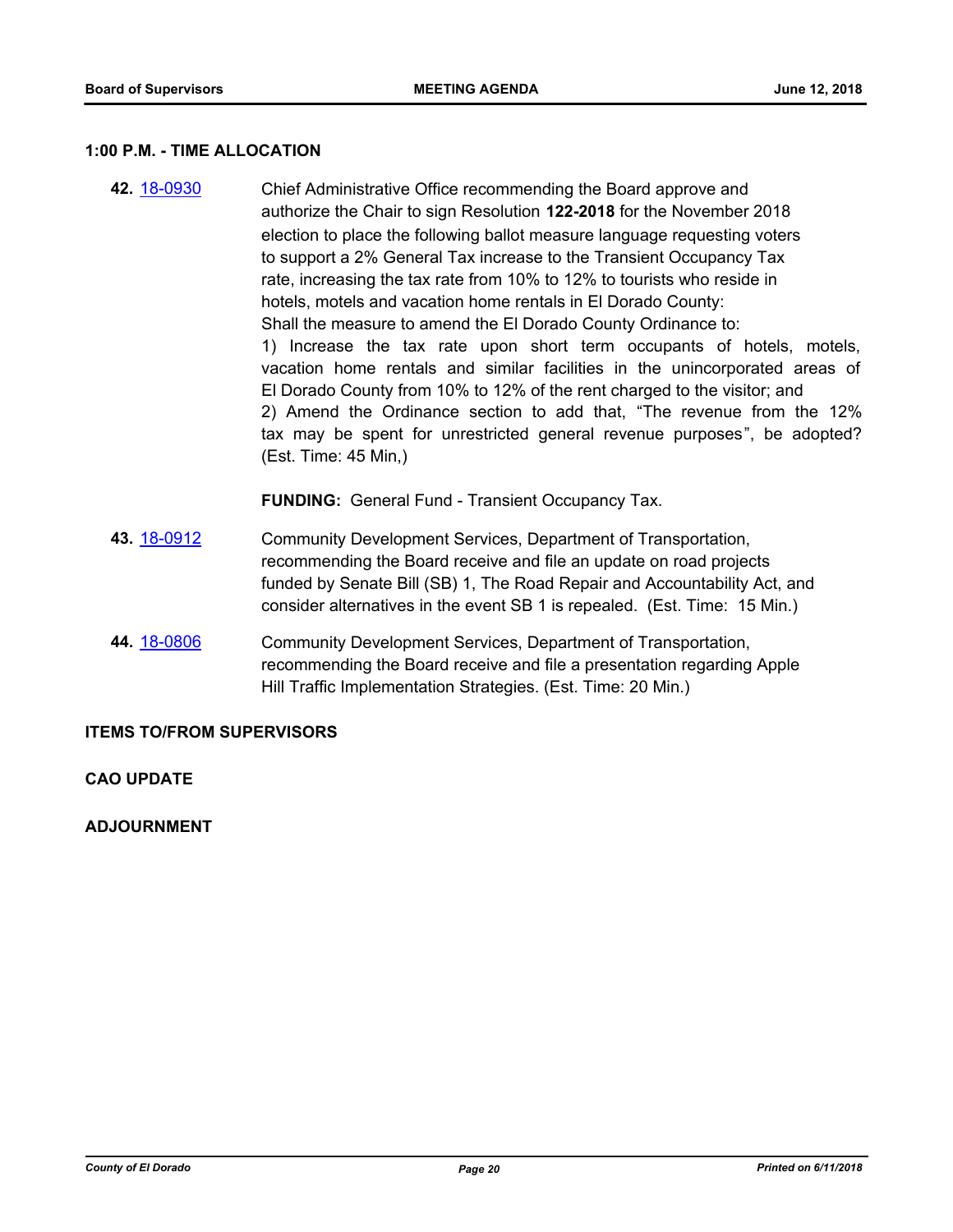#### **CLOSED SESSION**

**45.** [18-0783](http://eldorado.legistar.com/gateway.aspx?m=l&id=/matter.aspx?key=24130) **Pursuant to Government Code Section 54957.6 - Conference with Labor Negotiator**: County Negotiator: Director of Human Resources and/or designee. Employee Organization: El Dorado County Employees Association Local No.1 representing employees in the General, Professional, and Supervisory Bargaining Units; Operating Engineers Local No. 3 representing employees in the Trades & Crafts and Corrections Bargaining Units; Deputy Sheriffs Association representing employees in the Law Enforcement Unit; El Dorado County Criminal Attorney Association; El Dorado County Deputy County Counsel Association; El Dorado County Managers Association; El Dorado County Law Enforcement Managers Association; and Unrepresented Employees. (Est. Time: 30 Min.)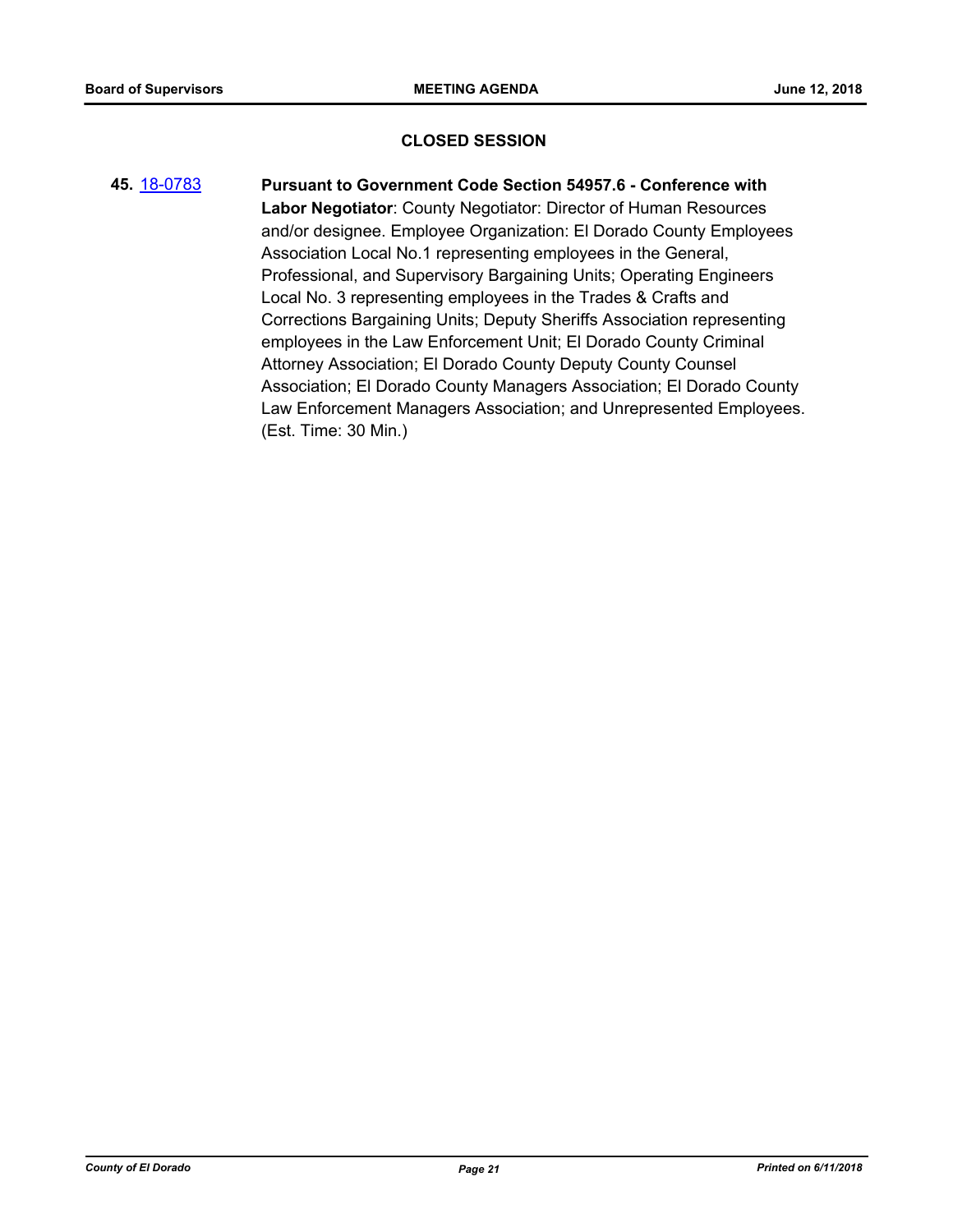On August 19, 2003, the Board adopted the following protocol: It is a requirement that all speakers, County staff and the public, when approaching the podium to make a visual presentation to the Board of Supervisors, must provide the Clerk with the appropriate number of hard copies of the presentation for Board members and the audience.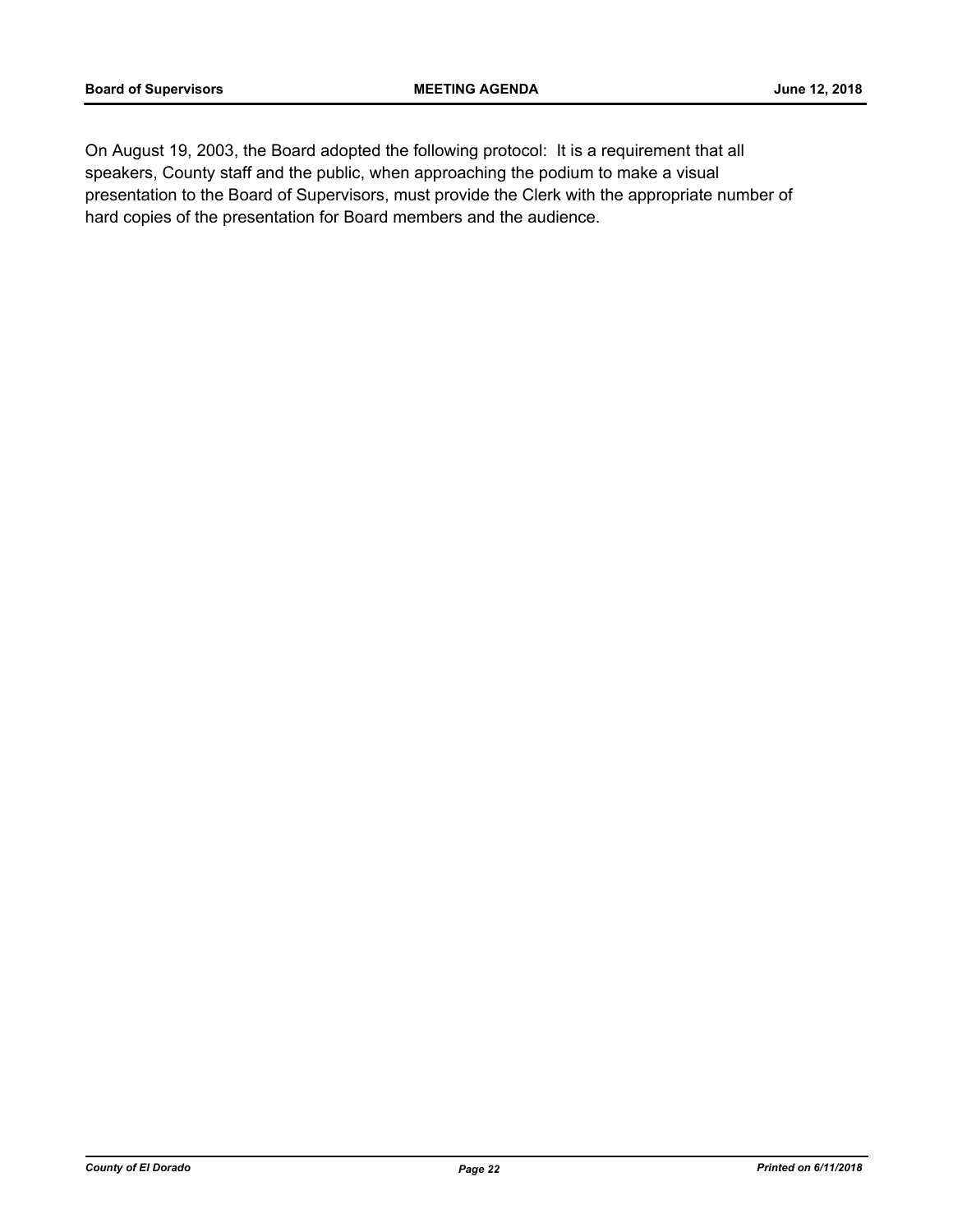### **ADDENDUM**

**Please see next page.**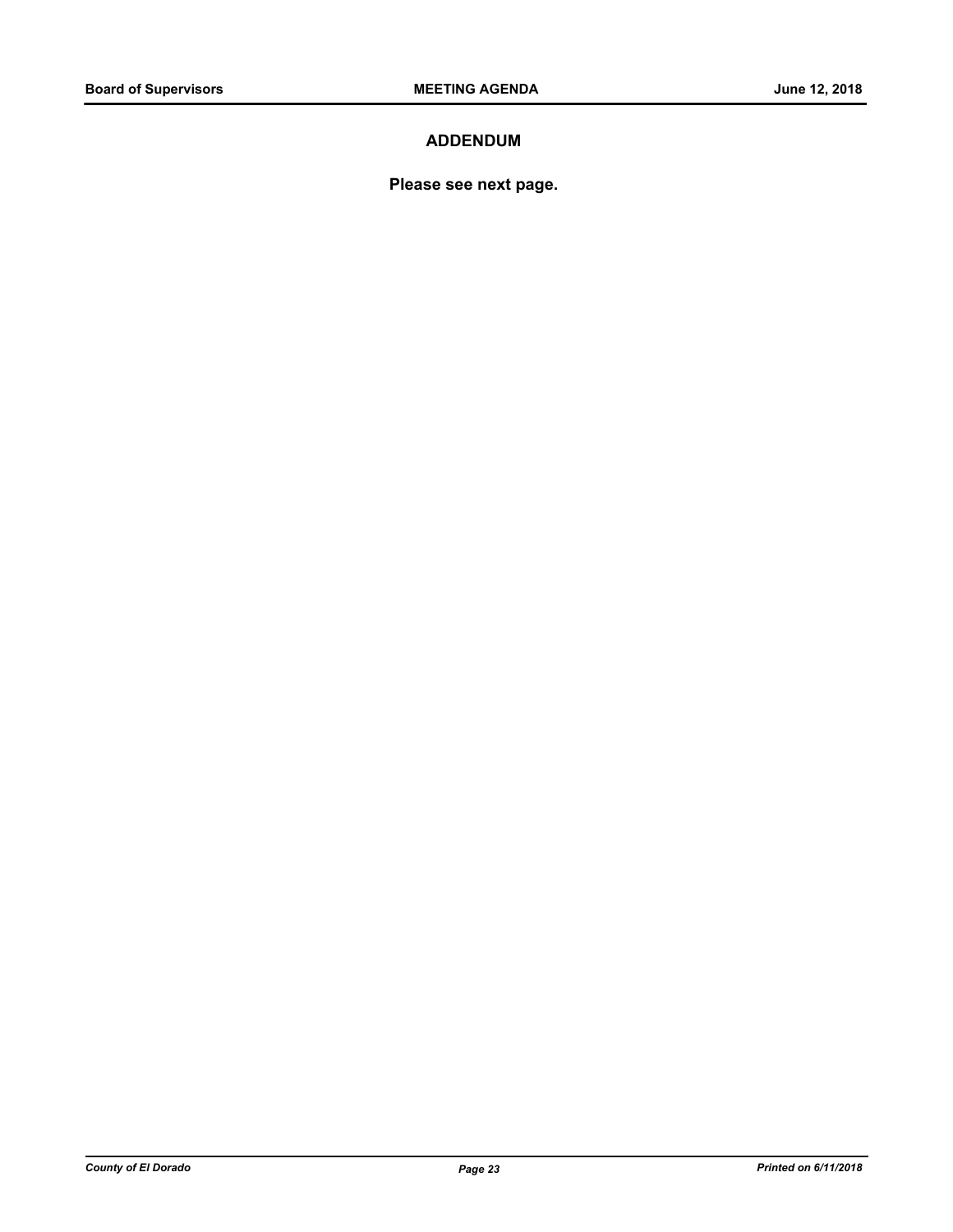#### **LAND USE AND DEVELOPMENT - CONSENT ITEMS**

**46.** [18-0760](http://eldorado.legistar.com/gateway.aspx?m=l&id=/matter.aspx?key=24107) Community Development Services, Department of Transportation, recommending the Board take the following actions pertaining to the Francisco Drive Americans with Disabilities Act Improvements Project, PW 18-31218, CIP 71363, Contract 2773:

> 1) Reject the bid submitted by the lowest bidder, B&M Builders, Inc., as being non-responsive for failure to meet the Disadvantaged Business Enterprise goal and failure to demonstrate a Good Faith Effort to meet the goal;

2) Reject the bid submitted by the 2nd lowest bidder, Central Valley Engineering & Asphalt, Inc., as being non-responsive for failure to meet the Disadvantaged Business Enterprise goal and failure to demonstrate a Good Faith Effort to meet the goal;

3) Award the Construction Contract to the 3rd lowest responsive, responsible bidder, MKD Construction, Inc., who submitted the lowest responsive, responsible bid of \$288,888.00;

4) Approve the increase in cost to the project from the previously approved CIP amount to the bid amount;

5) Approve and authorize the Chair to sign the Construction Contract, subject to review and approval by County Counsel and Risk Management; and

6) Authorize the Director of Transportation to sign an Escrow Agreement, if requested by the Contractor and in accordance with Public Contract Code Section 22300, for the purpose of holding Contract retention funds.

**FUNDING:** Regional Surface Transportation Program - Urban Surface Transportation Block Grant Program (83%) and Regional Surface Transportation Program Exchange Funds - Caltrans (17%). (Federal Funds)